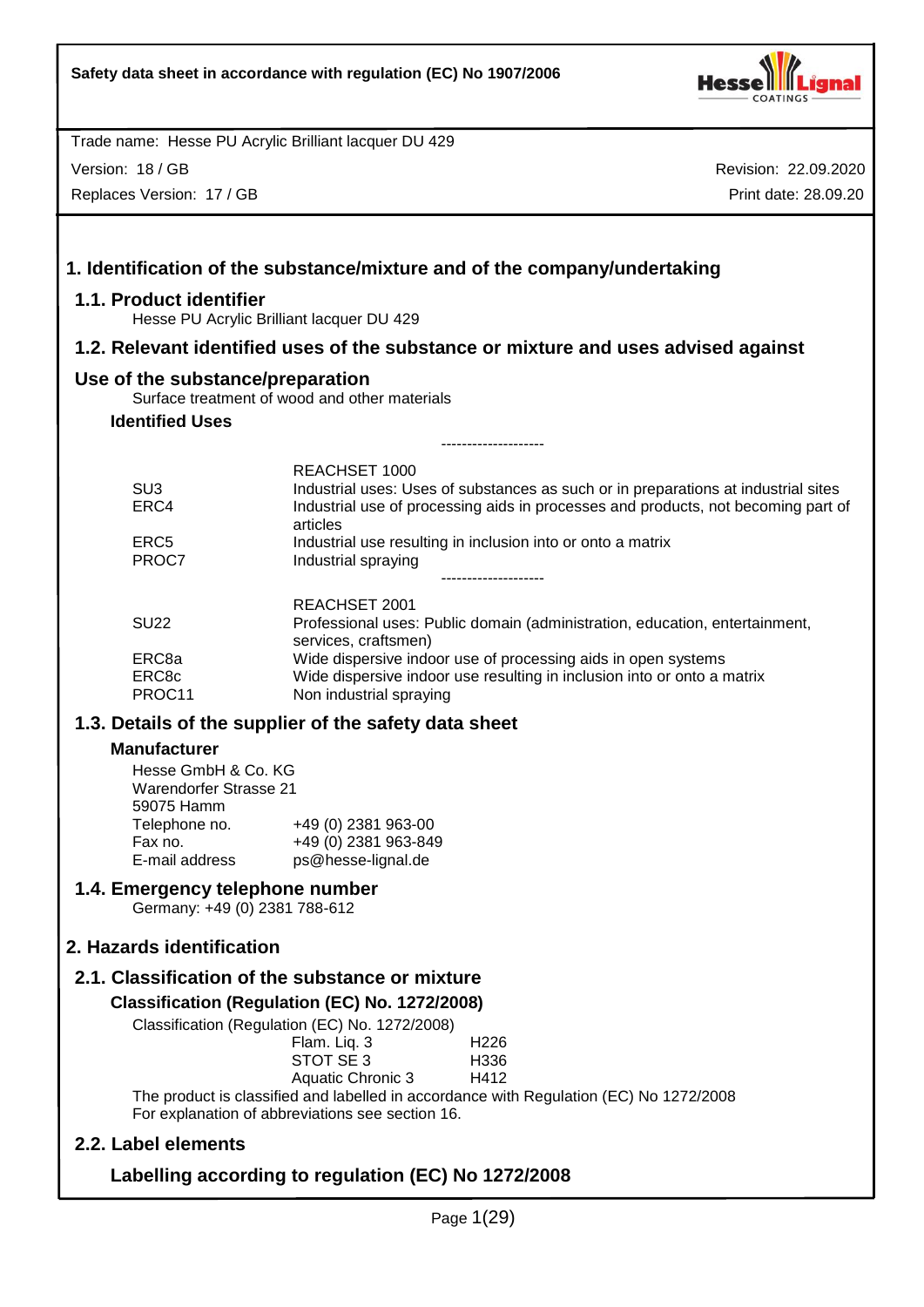

Version: 18 / GB Replaces Version: 17 / GB Revision: 22.09.2020 Print date: 28.09.20

**Hazard pictograms Signal word** Warning **Hazard statements** H226 Flammable liquid and vapour. H336 May cause drowsiness or dizziness. H412 Harmful to aquatic life with long lasting effects. **Precautionary statements** P210 Keep away from heat, hot surfaces, sparks, open flames and other ignition sources. No smoking. P261 Avoid breathing dust/fume/gas/mist/vapours/spray. P273 Avoid release to the environment. P280 Wear protective gloves/protective clothing/eye protection/face protection. P304+P340 IF INHALED: Remove person to fresh air and keep comfortable for breathing. P308+P313 IF exposed or concerned: Get medical advice/ attention. **Hazardous component(s) to be indicated on label (Regulation (EC) No. 1272/2008)** contains n-butyl acetate; Hydrocarbons, C9, aromatics; 2-methoxy-1-methylethyl acetate **Supplemental information** EUH066 Repeated exposure may cause skin dryness or cracking. **2.3. Other hazards** This mixture contains no substance considered to be persistent, bioaccumulating nor toxic (PBT). This mixture contains no substance considered to be very persistent nor very bioaccumulating (vPvB) (if not listed in Section 3). **3. Composition/information on ingredients Hazardous ingredients n-butyl acetate** CAS No. 123-86-4<br>EINECS no. 204-658-1 EINECS no. 204-658-1 Registration no. Concentration  $>=$  50 % Classification (Regulation (EC) No. 1272/2008) Flam. Liq. 3 H226 STOT SE 3 H336 Nervous system EUH066 **Hydrocarbons, C9, aromatics** EINECS no. 918-668-5 Registration no. 01-2119455851-35 Concentration >= 3 < 10 % Classification (Regulation (EC) No. 1272/2008) Flam. Liq. 3 H226 Asp. Tox. 1 H304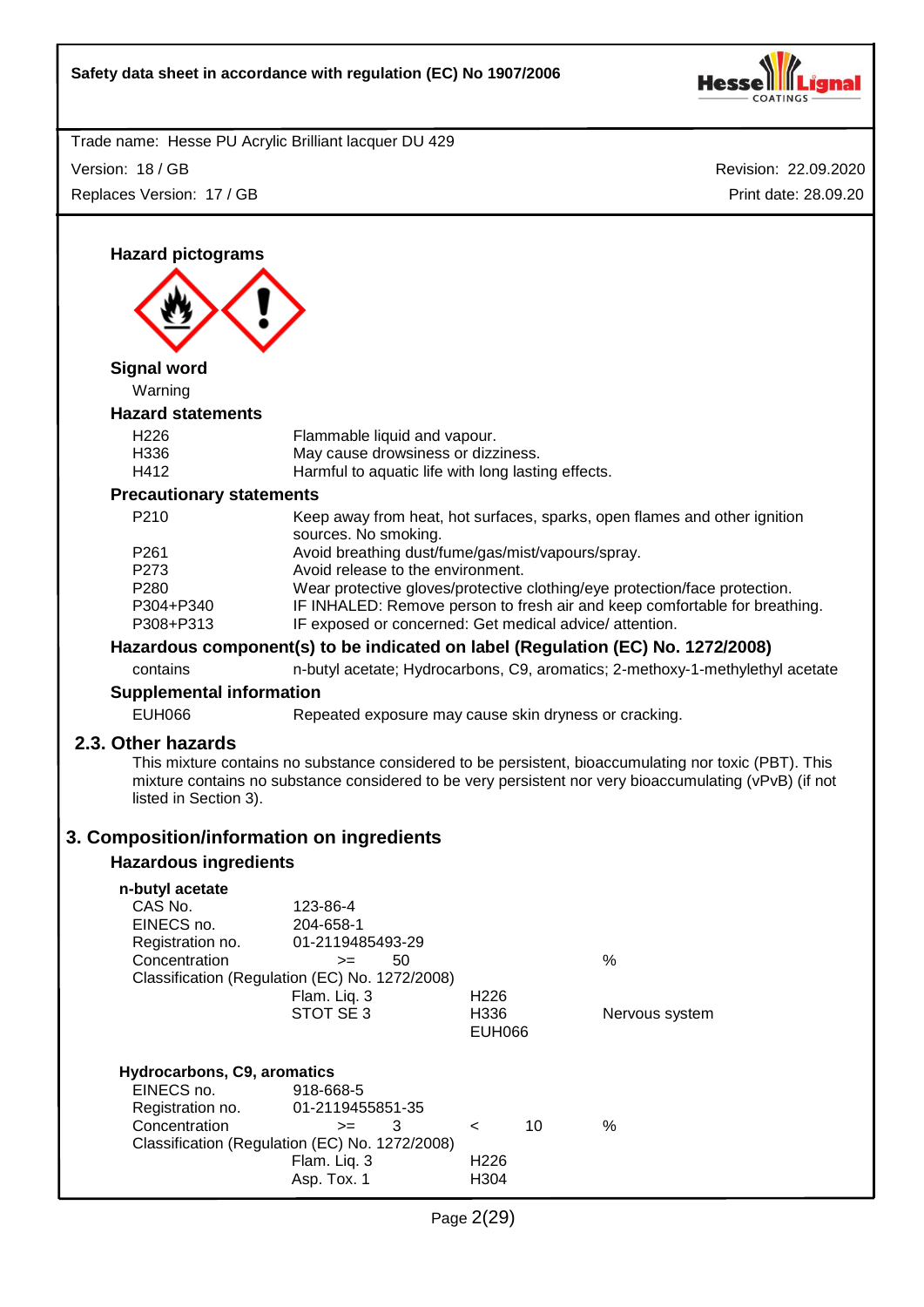

Trade name: Hesse PU Acrylic Brilliant lacquer DU 429 Version: 18 / GB Replaces Version: 17 / GB

Revision: 22.09.2020 Print date: 28.09.20

|                                             | <b>Aquatic Chronic 2</b><br>STOT SE 3<br>STOT SE 3                                          | H411<br>H335<br>H336<br><b>EUH066</b> |    | Respiratory tract<br>Nervous system |
|---------------------------------------------|---------------------------------------------------------------------------------------------|---------------------------------------|----|-------------------------------------|
| 2-methoxy-1-methylethyl acetate             |                                                                                             |                                       |    |                                     |
| CAS No.                                     | 108-65-6                                                                                    |                                       |    |                                     |
| EINECS no.                                  | 203-603-9                                                                                   |                                       |    |                                     |
| Registration no.                            | 01-2119475791-29                                                                            |                                       |    |                                     |
| Concentration                               | 1<br>$>=$                                                                                   | $\overline{\phantom{a}}$              | 10 | $\%$                                |
|                                             | Classification (Regulation (EC) No. 1272/2008)<br>Flam. Lig. 3                              | H226                                  |    |                                     |
|                                             | STOT SE3                                                                                    | H336                                  |    |                                     |
| di-isobutyl ketone<br>CAS No.<br>EINECS no. | 108-83-8<br>203-620-1                                                                       |                                       |    |                                     |
| Registration no.                            | 01-2119474441-41                                                                            |                                       |    |                                     |
| Concentration                               | 1<br>$>=$                                                                                   | $\overline{a}$                        | 10 | $\%$                                |
|                                             | Classification (Regulation (EC) No. 1272/2008)                                              |                                       |    |                                     |
|                                             | Flam. Lig. 3                                                                                | H <sub>226</sub>                      |    |                                     |
|                                             | STOT SE3                                                                                    | H335                                  |    |                                     |
|                                             | Concentration limits (Regulation (EC) No. 1272/2008)                                        |                                       |    |                                     |
|                                             | STOT SE 3<br>H <sub>335</sub>                                                               | $>= 10$                               |    |                                     |
| <b>Note</b>                                 |                                                                                             |                                       |    |                                     |
|                                             | For explanation of abbreviations see section 16.                                            |                                       |    |                                     |
|                                             | This product does not contain substances of very high concern (Regulation (EC) No 1907/2006 |                                       |    |                                     |

(REACH), Article 57) (if not listed in Section 3).

## **4. First aid measures**

#### **4.1. Description of first aid measures**

#### **General information**

If unconscious place in recovery position and seek medical advice. In all cases of doubt, or when symptoms persist, seek medical attention. First aider: Pay attention to self-protection! Remove affected person from danger area, lay him down.

#### **After inhalation**

In case of accident by inhalation: remove casualty to fresh air and keep at rest. Keep warm, calm and covered up. In all cases of doubt, or when symptoms persist, seek medical attention.

#### **After skin contact**

Wash off immediately with soap and water. Do NOT use solvents or thinners. Consult a doctor if skin irritation persists.

#### **After eye contact**

Remove contact lenses, irrigate copiously with clean, fresh water, holding the eyelids apart for at least 10 minutes and seek immediate medical advice. Take medical treatment.

#### **After ingestion**

Do not induce vomiting. Take medical treatment.

## **4.2. Most important symptoms and effects, both acute and delayed**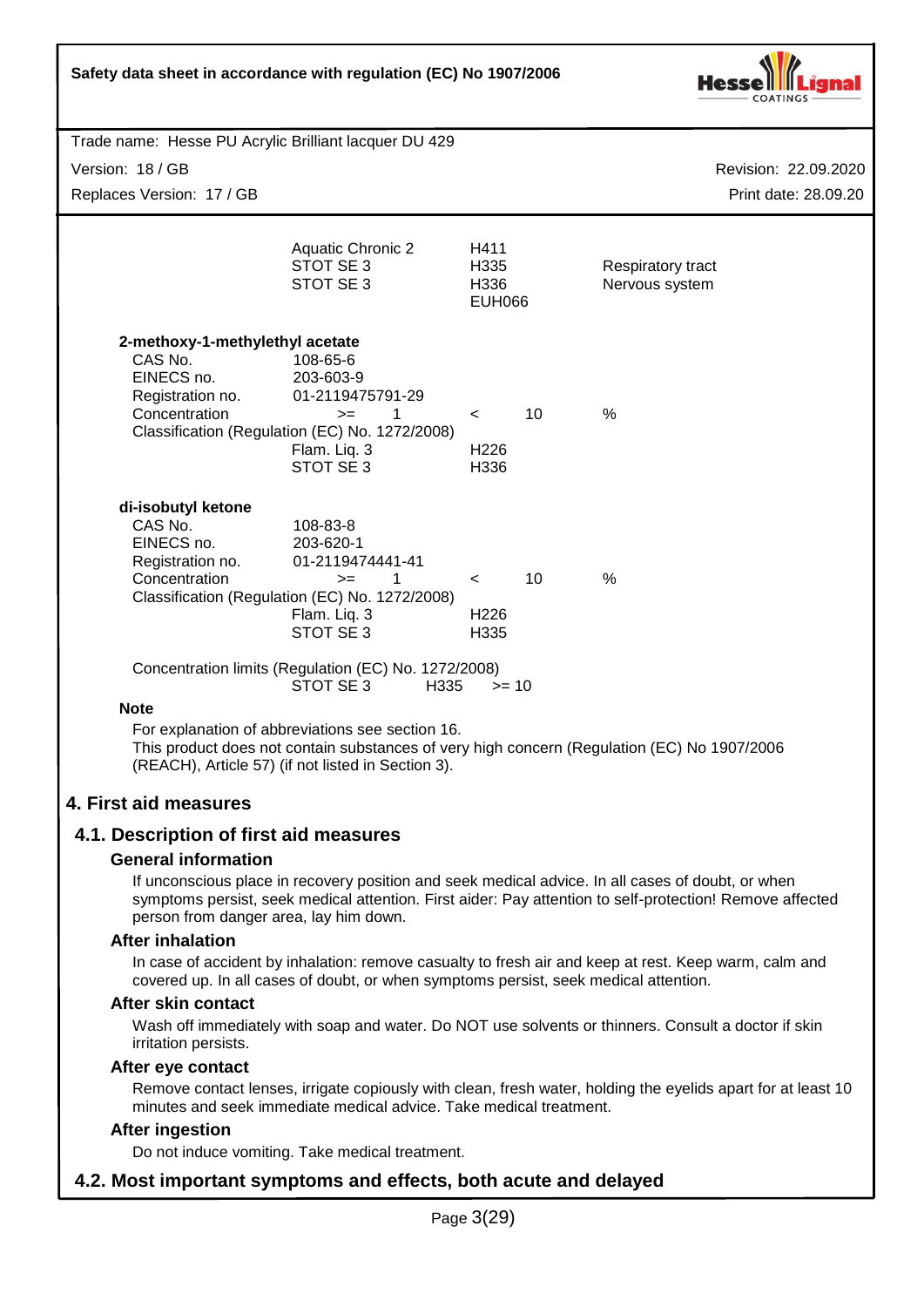

Version: 18 / GB

Replaces Version: 17 / GB

Revision: 22.09.2020

Print date: 28.09.20

Symptoms and signs include headache, dizziness, fatigue, muscular weakness, drowsiness and in extreme cases, loss of consciousness. High concentration of vapours may cause irritation to eyes and respiratory system and produce narcotic effects.

# **4.3. Indication of any immediate medical attention and special treatment needed**

#### **Hints for the physician / treatment**

Treat symptomatically.

#### **5. Firefighting measures**

## **5.1. Extinguishing media**

#### **Suitable extinguishing media**

Recommended: alcohol resistant foam, CO2, powders, water spray/mist

#### **Non suitable extinguishing media**

Do not use a solid water stream as it may scatter and spread fire.

#### **5.2. Special hazards arising from the substance or mixture**

Fire will produce dense black smoke. In a fire, hazardous decomposition products may be produced. Exposure to decomposition products may cause a health hazard. Vapours can form an explosive mixture with air.

#### **5.3. Advice for firefighters**

#### **Special protective equipment for fire-fighting**

In case of combustion evolution of dangerous gases possible. Use self-contained breathing apparatus.

#### **Other information**

Cool closed containers exposed to fire with water. Do not allow run-off from fire fighting to enter drains or water courses. Standard procedure for chemical fires.

## **6. Accidental release measures**

#### **6.1. Personal precautions, protective equipment and emergency procedures**

Eliminate all ignition sources if safe to do so. Ensure adequate ventilation. Do not inhale vapours. Do not inhale gases. Do not inhale mist.

#### **6.2. Environmental precautions**

Do not allow to enter drains or waterways. Do not allow to enter soil, waterways or waste water canal. In case of gas escape or of entry into waterways, soil or drains, inform the responsible authorities.

#### **6.3. Methods and material for containment and cleaning up**

Contain and collect spillage with non-combustible absorbent materials, e.g. sand, earth, vermiculite, diatomaceous earth and place in container for disposal according to local regulations (see section 13). Clean contaminated floors and objects thoroughly with water and detergents, observing environmental regulations. Do NOT use solvents or thinners. Send in suitable containers for recovery or disposal.

#### **6.4. Reference to other sections**

Refer to protective measures listed in Sections 7 and 8.

#### **7. Handling and storage**

## **7.1. Precautions for safe handling**

#### **Advice on safe handling**

Prevent the creation of flammable or explosive concentrations of vapour in air and avoid vapour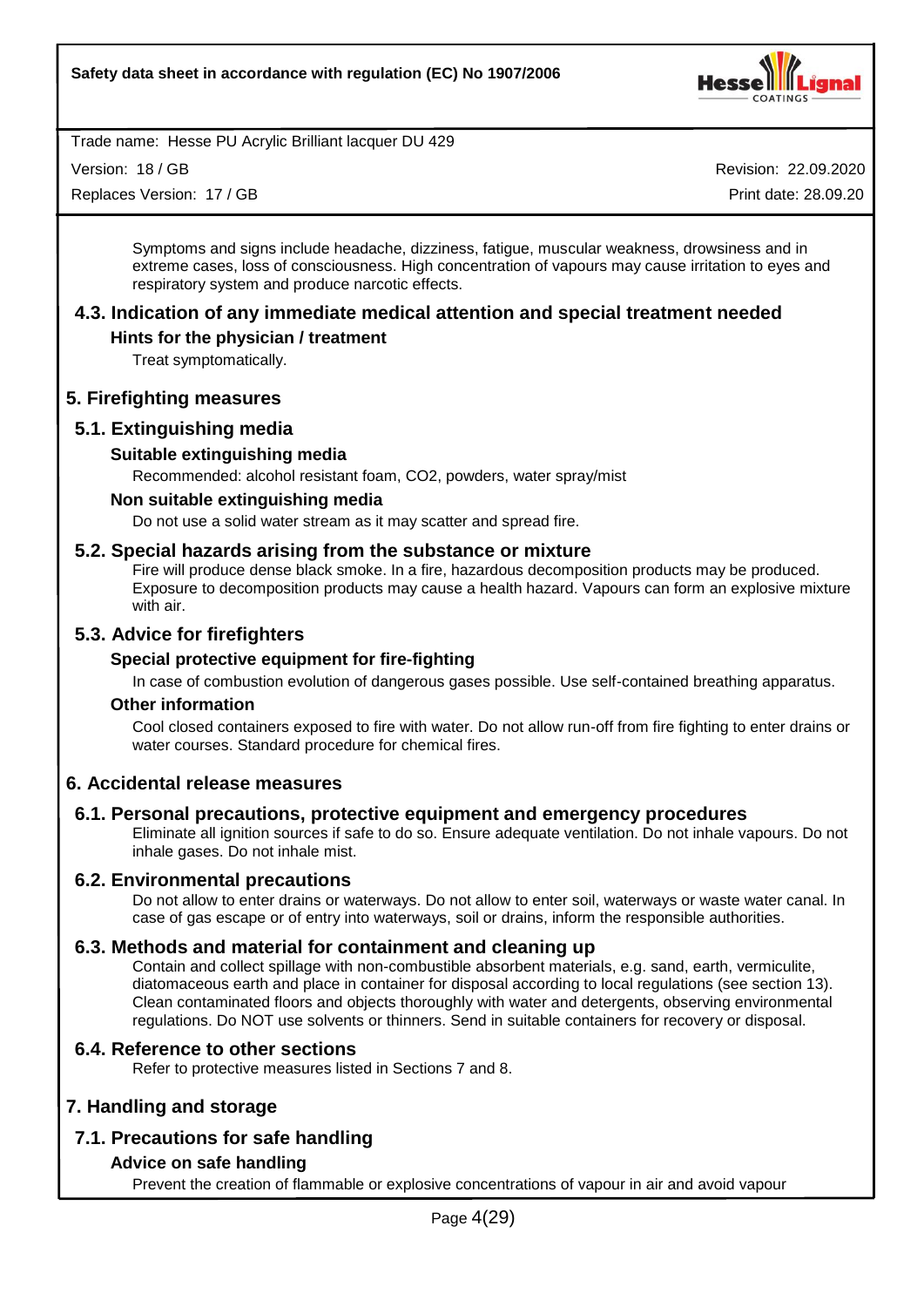

Version: 18 / GB

Replaces Version: 17 / GB

Revision: 22.09.2020

Print date: 28.09.20

concentration higher than the occupational exposure limits. Keep container tightly closed and dry in a cool, well-ventilated place. Use only with adequate ventilation/personal protection. Ensure adequate ventilation. Provide for sufficient ventilation. This can be achieved by local exhaust or general exhaust air collection. Wear a suitable respirator if the ventilation is not sufficient to keep the solvent vapour concentration below the occupational limit values. Avoid contact with skin and eyes. Avoid inhalation of vapour and spray mist. Do no eat, drink or smoke when using this product. Use personal protective clothing. For personal protection see Section 8.

#### **Advice on protection against fire and explosion**

Vapours can form an explosive mixture with air. Vapours are heavier than air and may spread along floors. In addition, the product should only be used in areas from which all naked lights and other sources of ignition have been excluded. Mixture may charge electrostatically: always use earthing leads when transferring from one container to another. Take measures to prevent the build up of electrostatic charge. Wear shoes with conductive soles. No sparking tools should be used. Fight fire with normal precautions from a reasonable distance.

#### **7.2. Conditions for safe storage, including any incompatibilities**

#### **Requirements for storage rooms and vessels**

Provide solvent-resistant and impermeable floor. Keep only in the original container in a cool, well ventilated place. Containers which are opened must be carefully resealed and kept upright to prevent leakage.

#### **Hints on storage assembly**

Store away from oxidising agents, from strongly alkaline and strongly acid materials.

#### **Storage classes**

Storage class according to TRGS 510 3 Flammable liquid

#### **Further information on storage conditions**

Protect from frost. Protect from heat and direct sunlight. Keep away from sources of ignition - No smoking. Store in accordance with the particular national regulations.

#### **7.3. Specific end use(s)**

See exposure scenario, if available.

#### **8. Exposure controls/personal protection**

#### **8.1. Control parameters**

-

#### **Other information**

#### **Derived No/Minimal Effect Levels (DNEL/DMEL)**

| 2-methoxy-1-methylethyl acetate                                                                 |                                                                                                              |                   |
|-------------------------------------------------------------------------------------------------|--------------------------------------------------------------------------------------------------------------|-------------------|
| Type of value<br>Reference group<br>Duration of exposure                                        | Derived No Effect Level (DNEL)<br>Workers (professional)<br>Long-term                                        |                   |
| Route of exposure<br>Mode of action                                                             | inhalative<br>Systemic effects                                                                               |                   |
| Concentration                                                                                   | 275                                                                                                          | mg/m <sup>3</sup> |
| Type of value<br>Reference group<br>Duration of exposure<br>Route of exposure<br>Mode of action | Derived No Effect Level (DNEL)<br>Workers (professional)<br>Long-term<br>Dermal exposure<br>Systemic effects |                   |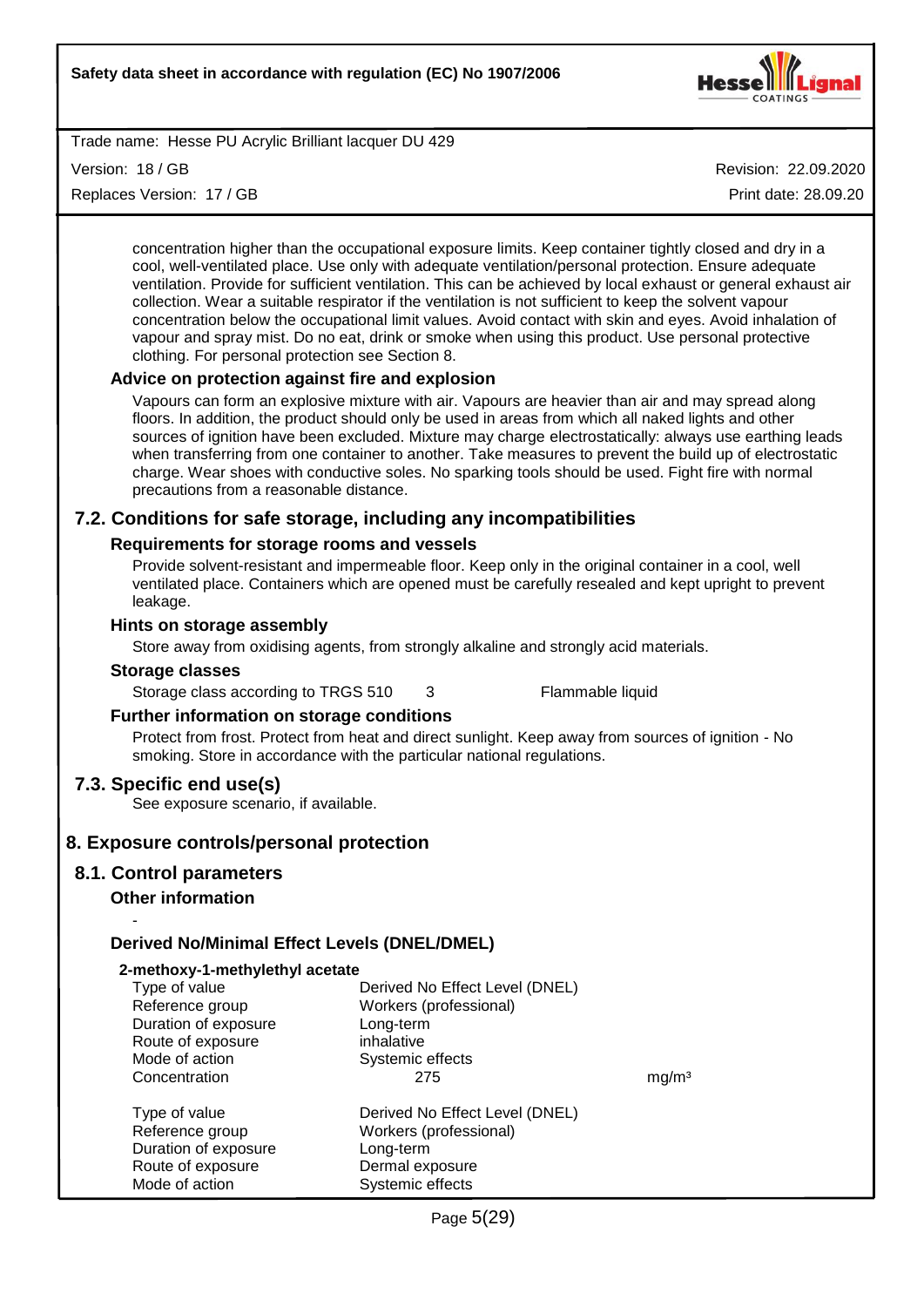

# Trade name: Hesse PU Acrylic Brilliant lacquer DU 429

Version: 18 / GB Replaces Version: 17 / GB

| Concentration                                                                                                                       | 153,5                                                                                                              | mg/kg/d           |
|-------------------------------------------------------------------------------------------------------------------------------------|--------------------------------------------------------------------------------------------------------------------|-------------------|
| Type of value<br>Reference group<br>Duration of exposure<br>Route of exposure<br>Mode of action<br>Concentration                    | Derived No Effect Level (DNEL)<br>Consumer<br>Long-term<br>Oral exposure<br>Systemic effects<br>1,67               | mg/kg/d           |
| Type of value<br>Reference group<br>Duration of exposure<br>Route of exposure<br>Mode of action<br>Concentration                    | Derived No Effect Level (DNEL)<br>Consumer<br>Long-term<br>inhalative<br>Systemic effects<br>33                    | mg/m <sup>3</sup> |
| Type of value<br>Reference group<br>Duration of exposure<br>Route of exposure<br>Mode of action<br>Concentration                    | Derived No Effect Level (DNEL)<br>Consumer<br>Long-term<br>Dermal exposure<br>Systemic effects<br>54,8             | mg/kg             |
| n-butyl acetate<br>Type of value<br>Reference group<br>Duration of exposure<br>Route of exposure<br>Mode of action<br>Concentration | Derived No Effect Level (DNEL)<br>Workers (professional)<br>Long-term<br>Dermal exposure<br>Systemic effects<br>11 | mg/kg/d           |
| Type of value<br>Reference group<br>Duration of exposure<br>Route of exposure<br>Mode of action<br>Concentration                    | Derived No Effect Level (DNEL)<br>Workers (professional)<br>Short-term<br>inhalative<br>Systemic effects<br>600    | mg/m <sup>3</sup> |
| Type of value<br>Reference group<br>Duration of exposure<br>Route of exposure<br>Mode of action<br>Concentration                    | Derived No Effect Level (DNEL)<br>Workers (professional)<br>Short-term<br>inhalative<br>Local effects<br>600       | mg/m <sup>3</sup> |
| Type of value<br>Reference group<br>Duration of exposure<br>Route of exposure<br>Mode of action<br>Concentration                    | Derived No Effect Level (DNEL)<br>Workers (professional)<br>Long-term<br>inhalative<br>Local effects<br>300        | mg/m <sup>3</sup> |
| Type of value                                                                                                                       | Derived No Effect Level (DNEL)                                                                                     |                   |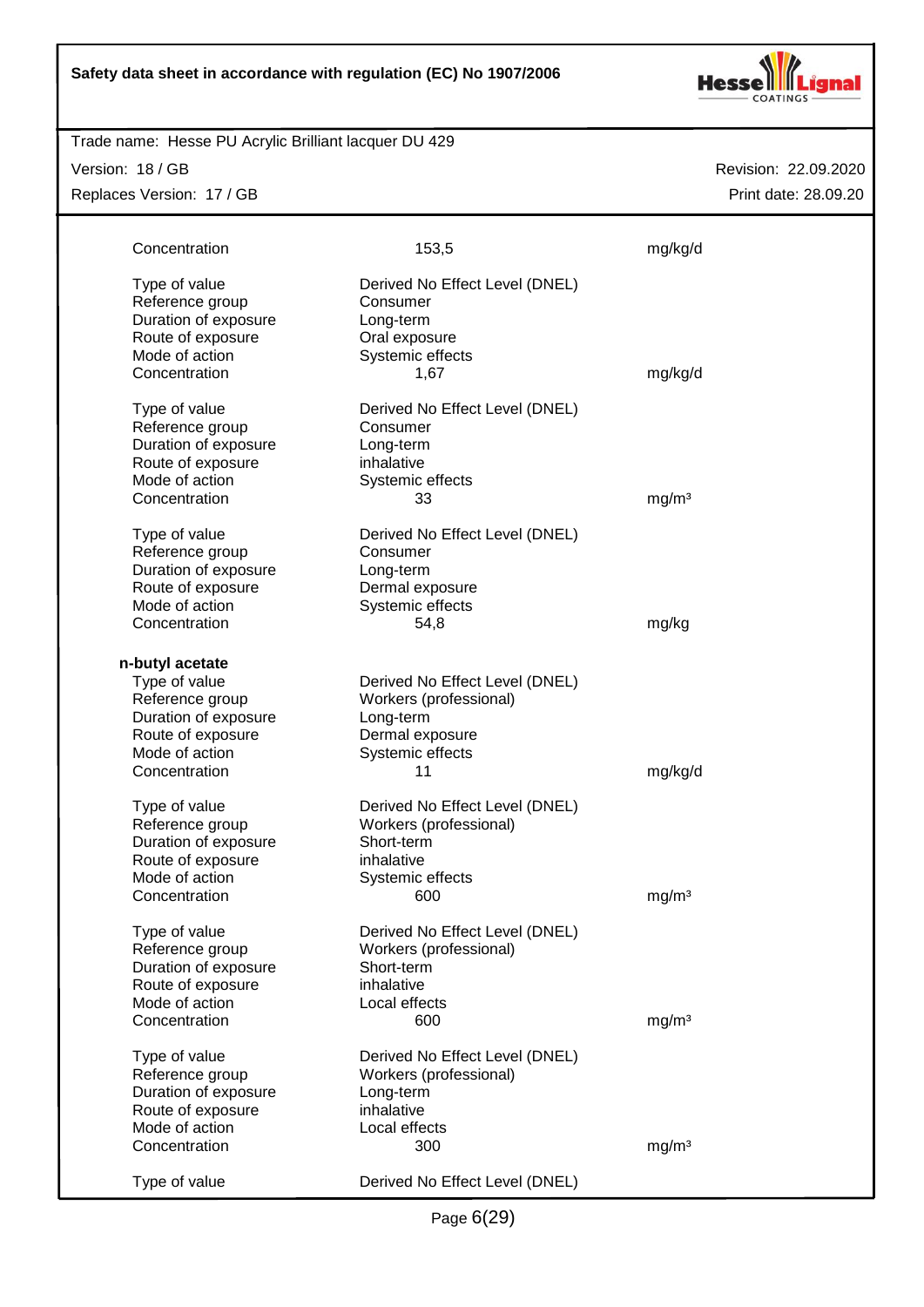

Trade name: Hesse PU Acrylic Brilliant lacquer DU 429

Version: 18 / GB

Replaces Version: 17 / GB

| Reference group<br>Duration of exposure<br>Route of exposure | Workers (professional)<br>Long-term<br>inhalative |                   |
|--------------------------------------------------------------|---------------------------------------------------|-------------------|
| Mode of action<br>Concentration                              | Systemic effects<br>300                           | mg/m <sup>3</sup> |
| Type of value                                                | Derived No Effect Level (DNEL)                    |                   |
| Reference group                                              | Consumer                                          |                   |
| Duration of exposure                                         | Long-term                                         |                   |
| Route of exposure                                            | Dermal exposure                                   |                   |
| Mode of action                                               | Systemic effects                                  |                   |
| Concentration                                                | 6                                                 | mg/kg/d           |
| Type of value                                                | Derived No Effect Level (DNEL)                    |                   |
| Reference group                                              | Consumer                                          |                   |
| Duration of exposure                                         | Long-term                                         |                   |
| Route of exposure                                            | Oral exposure                                     |                   |
| Mode of action                                               | Systemic effects                                  |                   |
| Concentration                                                | 2                                                 | mg/kg/d           |
| Type of value                                                | Derived No Effect Level (DNEL)                    |                   |
| Reference group                                              | Consumer                                          |                   |
| Duration of exposure                                         | Short-term                                        |                   |
| Route of exposure                                            | inhalative                                        |                   |
| Mode of action                                               | Systemic effects                                  |                   |
| Concentration                                                | 300                                               | mg/m <sup>3</sup> |
| Type of value                                                | Derived No Effect Level (DNEL)                    |                   |
| Reference group                                              | Consumer                                          |                   |
| Duration of exposure                                         | Short-term                                        |                   |
| Route of exposure                                            | inhalative                                        |                   |
| Mode of action                                               | Local effects                                     |                   |
| Concentration                                                | 300                                               | mg/m <sup>3</sup> |
| Type of value                                                | Derived No Effect Level (DNEL)                    |                   |
| Reference group                                              | Consumer                                          |                   |
| Duration of exposure                                         | Long-term                                         |                   |
| Route of exposure                                            | inhalative                                        |                   |
| Mode of action                                               | Systemic effects                                  |                   |
| Concentration                                                | 35,7                                              | mg/m <sup>3</sup> |
| Type of value                                                | Derived No Effect Level (DNEL)                    |                   |
| Reference group                                              | Consumer                                          |                   |
| Duration of exposure                                         | Long-term                                         |                   |
| Route of exposure                                            | inhalative                                        |                   |
| Mode of action                                               | Local effects                                     |                   |
| Concentration                                                | 35,7                                              | mg/m <sup>3</sup> |
| Hydrocarbons, C9, aromatics                                  |                                                   |                   |
| Type of value                                                | Derived No Effect Level (DNEL)                    |                   |
| Reference group                                              | Consumer                                          |                   |
| Duration of exposure                                         | Long-term                                         |                   |
| Route of exposure                                            | Oral exposure                                     |                   |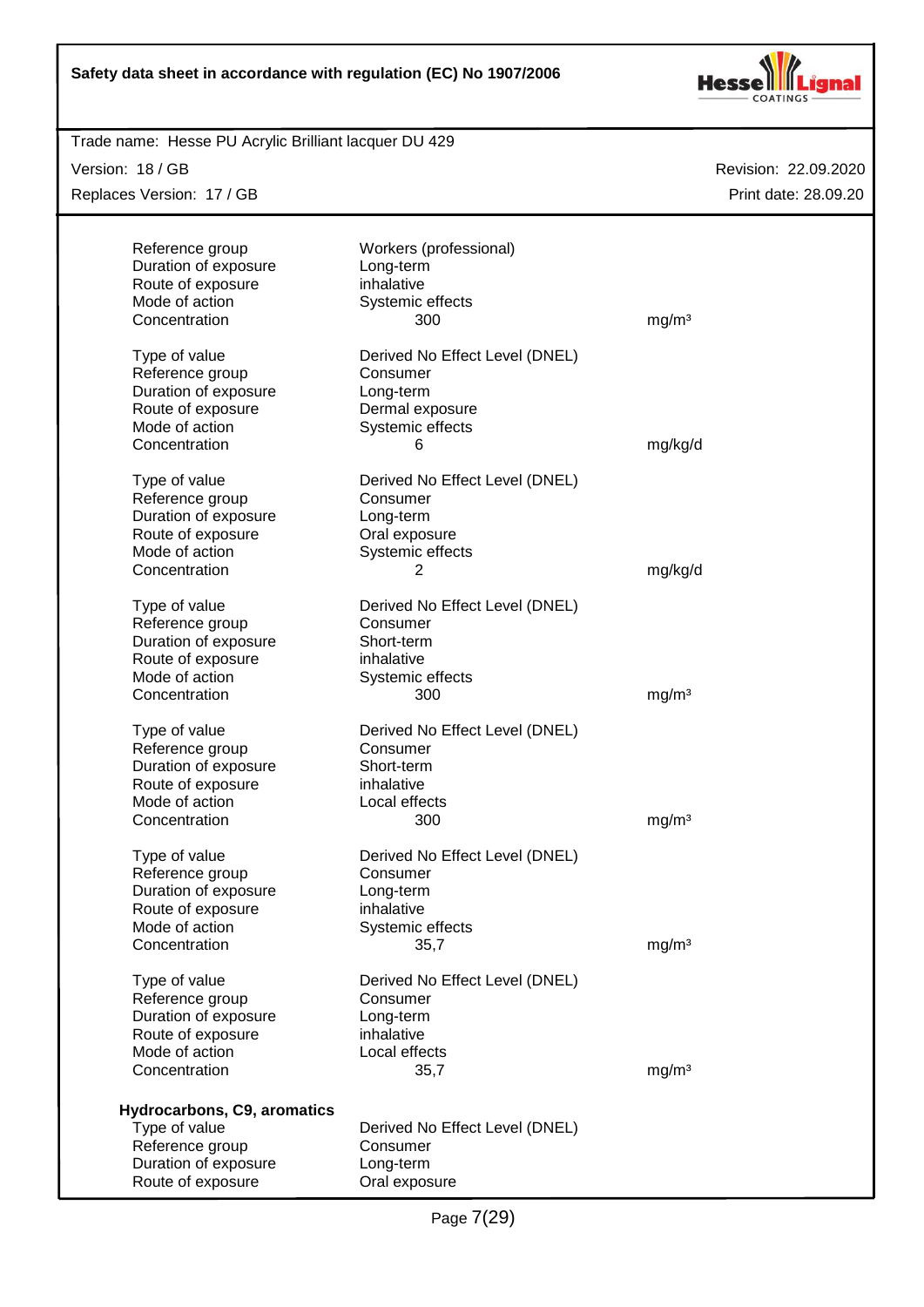

# Trade name: Hesse PU Acrylic Brilliant lacquer DU 429

Version: 18 / GB

Replaces Version: 17 / GB

| Mode of action                      | Systemic effects               |                   |
|-------------------------------------|--------------------------------|-------------------|
| Concentration                       | 11                             | mg/kg             |
|                                     |                                |                   |
| Type of value                       | Derived No Effect Level (DNEL) |                   |
| Reference group                     | Workers (professional)         |                   |
| Duration of exposure                | Long-term                      |                   |
| Route of exposure                   | Dermal exposure                |                   |
| Mode of action                      | Systemic effects               |                   |
| Concentration                       | 25                             | mg/kg             |
|                                     |                                |                   |
| Type of value                       | Derived No Effect Level (DNEL) |                   |
| Reference group                     | Consumer                       |                   |
| Duration of exposure                | Long-term                      |                   |
| Route of exposure                   | Dermal exposure                |                   |
| Mode of action                      | Systemic effects               |                   |
| Concentration                       | 11                             | mg/kg             |
|                                     |                                |                   |
| Type of value                       | Derived No Effect Level (DNEL) |                   |
| Reference group                     | Workers (professional)         |                   |
| Duration of exposure                | Long-term                      |                   |
| Route of exposure                   | inhalative                     |                   |
| Mode of action                      | Systemic effects               |                   |
| Concentration                       | 150                            | mg/kg             |
|                                     |                                |                   |
| Type of value                       | Derived No Effect Level (DNEL) |                   |
| Reference group                     | Consumer                       |                   |
| Duration of exposure                | Long-term                      |                   |
| Route of exposure                   | inhalative                     |                   |
| Mode of action                      | Systemic effects               |                   |
| Concentration                       | 32                             | mg/kg             |
|                                     |                                |                   |
| di-isobutyl ketone                  |                                |                   |
| Type of value                       | Derived No Effect Level (DNEL) |                   |
| Reference group                     | Workers (professional)         |                   |
| Duration of exposure                | Short-term                     |                   |
| Route of exposure                   | inhalative                     |                   |
| Mode of action                      | Systemic effects               |                   |
| Concentration                       | 290                            | mg/m <sup>3</sup> |
|                                     |                                |                   |
| Type of value                       | Derived No Effect Level (DNEL) |                   |
| Reference group                     | Workers (professional)         |                   |
| Duration of exposure                | Short-term                     |                   |
| Route of exposure                   | inhalative                     |                   |
| Mode of action                      | Local effects                  |                   |
| Concentration                       | 290                            | mg/m <sup>3</sup> |
| Type of value                       | Derived No Effect Level (DNEL) |                   |
| Reference group                     | Workers (professional)         |                   |
| Duration of exposure                |                                |                   |
|                                     | Long-term<br>inhalative        |                   |
| Route of exposure<br>Mode of action |                                |                   |
| Concentration                       | Local effects<br>290           |                   |
|                                     |                                | mg/m <sup>3</sup> |
|                                     |                                |                   |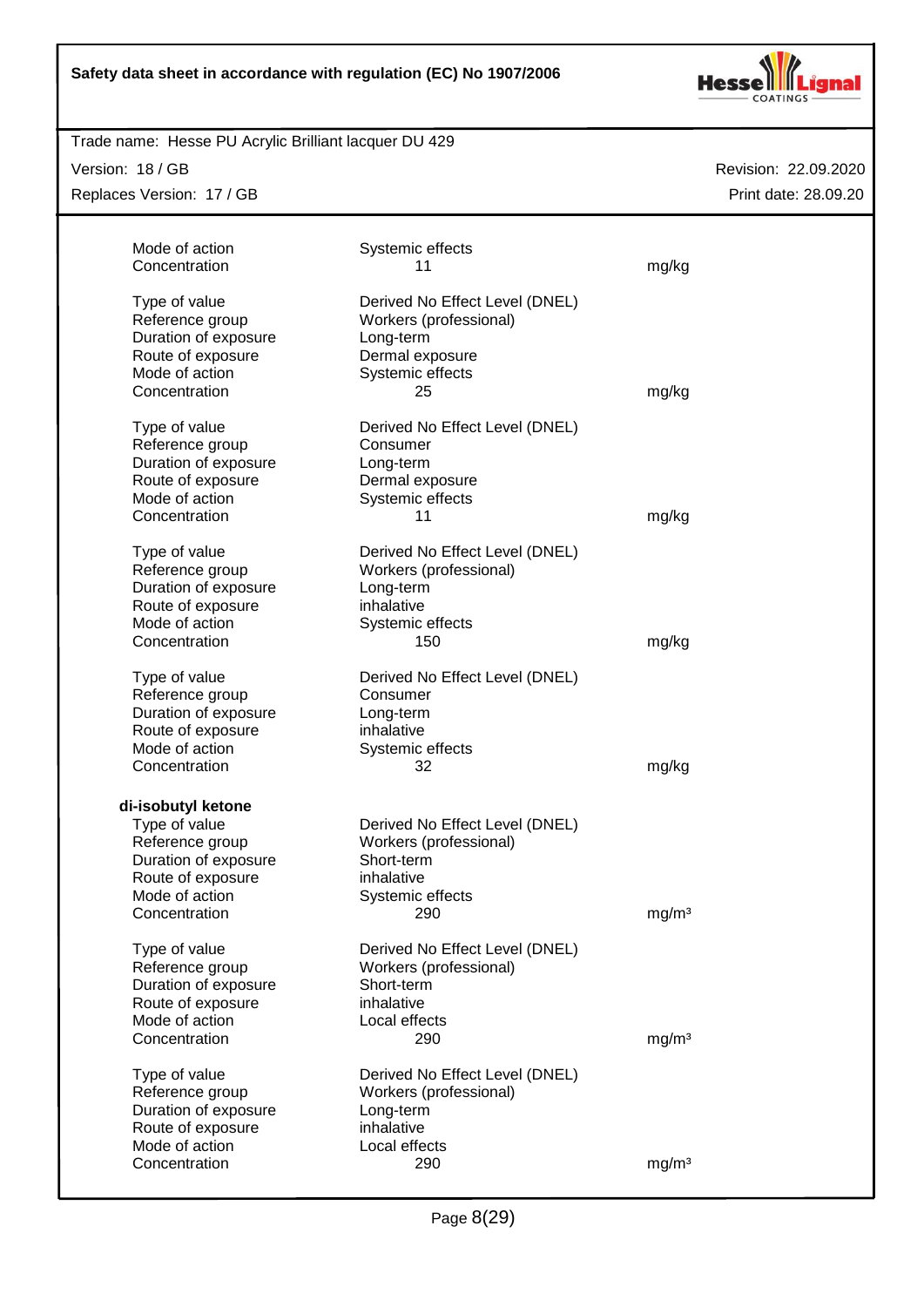

Trade name: Hesse PU Acrylic Brilliant lacquer DU 429

Version: 18 / GB Replaces Version: 17 / GB

| Type of value<br>Reference group<br>Duration of exposure | Derived No Effect Level (DNEL)<br>Workers (professional)<br>Long-term |                   |
|----------------------------------------------------------|-----------------------------------------------------------------------|-------------------|
| Route of exposure                                        | Dermal exposure                                                       |                   |
| Mode of action                                           | Systemic effects                                                      |                   |
| Concentration                                            | 80                                                                    | mg/kg/d           |
| Type of value                                            | Derived No Effect Level (DNEL)                                        |                   |
| Reference group                                          | Workers (professional)                                                |                   |
| Duration of exposure                                     | Long-term                                                             |                   |
| Route of exposure                                        | inhalative                                                            |                   |
| Mode of action                                           | Systemic effects                                                      |                   |
| Concentration                                            | 479                                                                   | mg/m <sup>3</sup> |
| Type of value                                            | Derived No Effect Level (DNEL)                                        |                   |
| Reference group                                          | Consumer                                                              |                   |
| Duration of exposure                                     | Short-term                                                            |                   |
| Route of exposure                                        | inhalative                                                            |                   |
| Mode of action                                           | Systemic effects                                                      |                   |
| Concentration                                            | 145                                                                   | mg/m <sup>3</sup> |
| Type of value                                            | Derived No Effect Level (DNEL)                                        |                   |
| Reference group                                          | Consumer                                                              |                   |
| Duration of exposure                                     | Short-term                                                            |                   |
| Route of exposure                                        | inhalative                                                            |                   |
| Mode of action                                           | Local effects                                                         |                   |
| Concentration                                            | 145                                                                   | mg/m <sup>3</sup> |
| Type of value                                            | Derived No Effect Level (DNEL)                                        |                   |
| Reference group                                          | Consumer                                                              |                   |
| Duration of exposure                                     | Long-term                                                             |                   |
| Route of exposure                                        | inhalative                                                            |                   |
| Mode of action                                           | Local effects                                                         |                   |
| Concentration                                            | 145                                                                   | mg/m <sup>3</sup> |
| Type of value                                            | Derived No Effect Level (DNEL)                                        |                   |
| Reference group                                          | Consumer                                                              |                   |
| Duration of exposure                                     | Long-term                                                             |                   |
| Route of exposure                                        | Dermal exposure                                                       |                   |
| Mode of action                                           | Systemic effects                                                      |                   |
| Concentration                                            | 28,5                                                                  | mg/kg/d           |
| Type of value                                            | Derived No Effect Level (DNEL)                                        |                   |
| Reference group                                          | Consumer                                                              |                   |
| Duration of exposure                                     | Long-term                                                             |                   |
| Route of exposure                                        | inhalative                                                            |                   |
| Mode of action                                           | Systemic effects                                                      |                   |
| Concentration                                            | 171                                                                   | mg/m <sup>3</sup> |
| <b>Predicted No Effect Concentration (PNEC)</b>          |                                                                       |                   |
| 2-methoxy-1-methylethyl acetate                          |                                                                       |                   |
| Type of value                                            | <b>PNEC</b>                                                           |                   |
|                                                          |                                                                       |                   |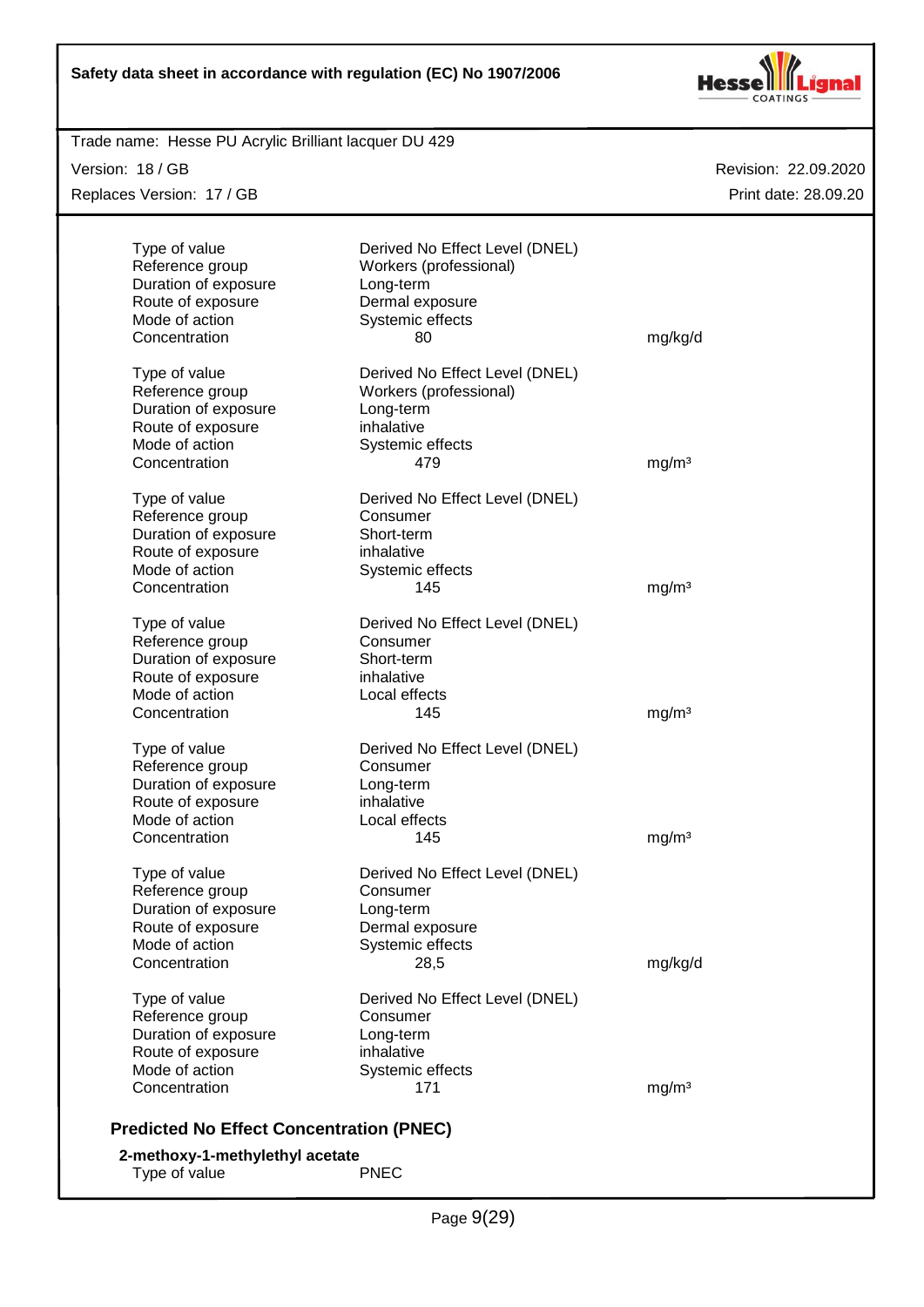

# Trade name: Hesse PU Acrylic Brilliant lacquer DU 429

Version: 18 / GB Replaces Version: 17 / GB

| <b>Type</b><br>Concentration | Freshwater<br>0,635               | mg/l  |
|------------------------------|-----------------------------------|-------|
|                              |                                   |       |
| Type of value                | <b>PNEC</b>                       |       |
| <b>Type</b>                  | Saltwater                         |       |
| Concentration                | 0,0635                            | mg/l  |
|                              |                                   |       |
| Type of value                | <b>PNEC</b>                       |       |
| Conditions                   | sporadic release                  |       |
| Concentration                | 6,35                              | mg/l  |
| Type of value                | <b>PNEC</b>                       |       |
| <b>Type</b>                  | Fresh water sediment              |       |
| Concentration                | 3,29                              | mg/kg |
|                              |                                   |       |
| Type of value                | <b>PNEC</b>                       |       |
| <b>Type</b>                  | saltwater sediment                |       |
| Concentration                | 0,329                             | mg/kg |
|                              |                                   |       |
| Type of value                | <b>PNEC</b>                       |       |
| <b>Type</b>                  | Soil                              |       |
| Concentration                | 0,29                              | mg/kg |
| Type of value                | <b>PNEC</b>                       |       |
| <b>Type</b>                  | Sewage treatment plant (STP)      |       |
| Concentration                | 100                               | mg/l  |
|                              |                                   |       |
| n-butyl acetate              |                                   |       |
| Type of value                | <b>PNEC</b>                       |       |
| <b>Type</b>                  | Freshwater                        |       |
| Concentration                | 0,18                              | mg/l  |
|                              | <b>PNEC</b>                       |       |
| Type of value<br><b>Type</b> | Saltwater                         |       |
| Concentration                | 0,018                             | mg/l  |
|                              |                                   |       |
| Type of value                | <b>PNEC</b>                       |       |
| Type                         | Sewage treatment plant (STP)      |       |
| Concentration                | 35,6                              | mg/l  |
|                              |                                   |       |
| Type of value                | <b>PNEC</b>                       |       |
| <b>Type</b><br>Conditions    | Water<br>sporadic release         |       |
| Concentration                | 0,36                              | mg/l  |
|                              |                                   |       |
| Type of value                | <b>PNEC</b>                       |       |
| <b>Type</b>                  | Fresh water sediment              |       |
| Concentration                | 0,981                             | mg/kg |
|                              |                                   |       |
| Type of value<br><b>Type</b> | <b>PNEC</b><br>saltwater sediment |       |
| Concentration                | 0,0981                            | mg/l  |
|                              |                                   |       |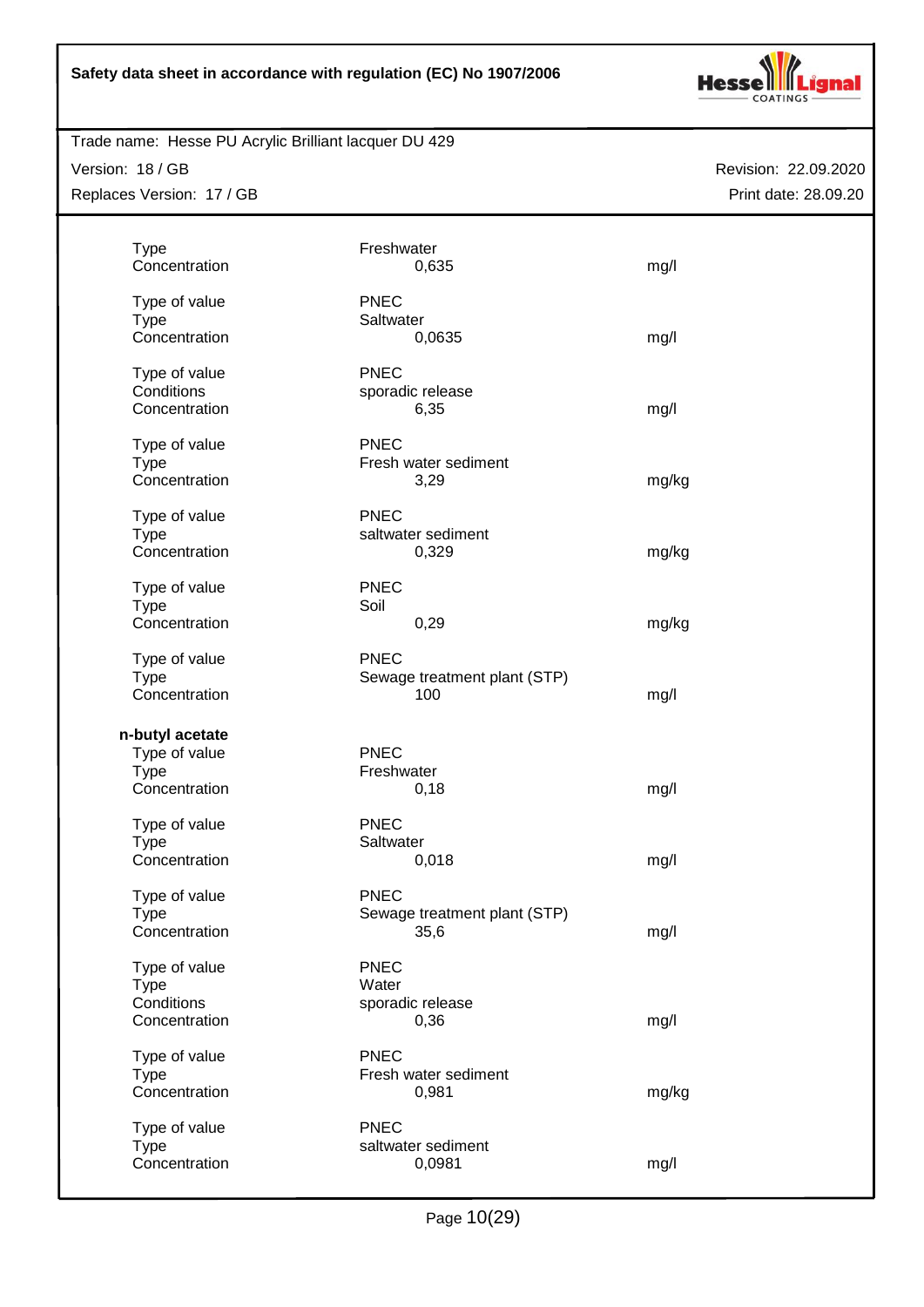

Trade name: Hesse PU Acrylic Brilliant lacquer DU 429

Version: 18 / GB

Replaces Version: 17 / GB

Revision: 22.09.2020 Print date: 28.09.20

| Type of value<br><b>Type</b><br>Concentration      | <b>PNEC</b><br>Soil<br>0,0903                | mg/kg |
|----------------------------------------------------|----------------------------------------------|-------|
| di-isobutyl ketone<br>Type of value<br><b>Type</b> | <b>PNEC</b><br>Freshwater                    |       |
| Concentration                                      | 0,03                                         | mg/l  |
| Type of value<br><b>Type</b><br>Concentration      | <b>PNEC</b><br>marine water<br>0,003         | mg/l  |
| Type of value<br>Conditions<br>Concentration       | <b>PNEC</b><br>sporadic release<br>0,3       | mg/l  |
| Type of value<br><b>Type</b><br>Concentration      | <b>PNEC</b><br>Fresh water sediment<br>0,46  | mg/kg |
| Type of value<br><b>Type</b><br>Concentration      | <b>PNEC</b><br>saltwater sediment<br>0,046   | mg/kg |
| Type of value<br><b>Type</b><br>Concentration      | PNEC<br>Sewage treatment plant (STP)<br>2,55 | mg/l  |

# **8.2. Exposure controls**

#### **Exposure controls**

Users are advised to consider national Occupational Exposure Limits or other equivalent values. Provide for sufficient ventilation. This can be achieved by local exhaust or general exhaust air collection. Wear a suitable respirator if the ventilation is not sufficient to keep the solvent vapour concentration below the occupational limit values.

#### **Respiratory protection**

Avoid inhalation of vapour and spray mist. Use breathing apparatus if exposed to vapours/dust/aerosol. Recommended Filter type: Respiratory protection mask with combination filter A/P2

#### **Hand protection**

| Protective gloves complying with EN 374.                    |      |     |                                   |                                                                                                       |
|-------------------------------------------------------------|------|-----|-----------------------------------|-------------------------------------------------------------------------------------------------------|
| Glove material                                              |      |     |                                   |                                                                                                       |
| Multilayer gloves made from                                 |      |     |                                   |                                                                                                       |
| Appropriate Material                                        |      |     | Fluorinated rubber / butyl-rubber |                                                                                                       |
| Material thickness                                          | $>=$ | 0.7 | mm                                |                                                                                                       |
| Breakthrough time                                           | $>=$ | 30  | min                               |                                                                                                       |
|                                                             |      |     |                                   | This recommendation is valid only for the product named in this safety data sheet supplied by us, and |
| only for the indicated intended use purposes.               |      |     |                                   |                                                                                                       |
|                                                             |      |     |                                   | For special purposes, it is recommended to check the resistance to chemicals of the protective gloves |
| mentioned above together with the supplier of these gloves. |      |     |                                   |                                                                                                       |
|                                                             |      |     |                                   | The instructions and information provided by the glove manufacturer on use, storage, maintenance and  |
| replacement must be followed.                               |      |     |                                   |                                                                                                       |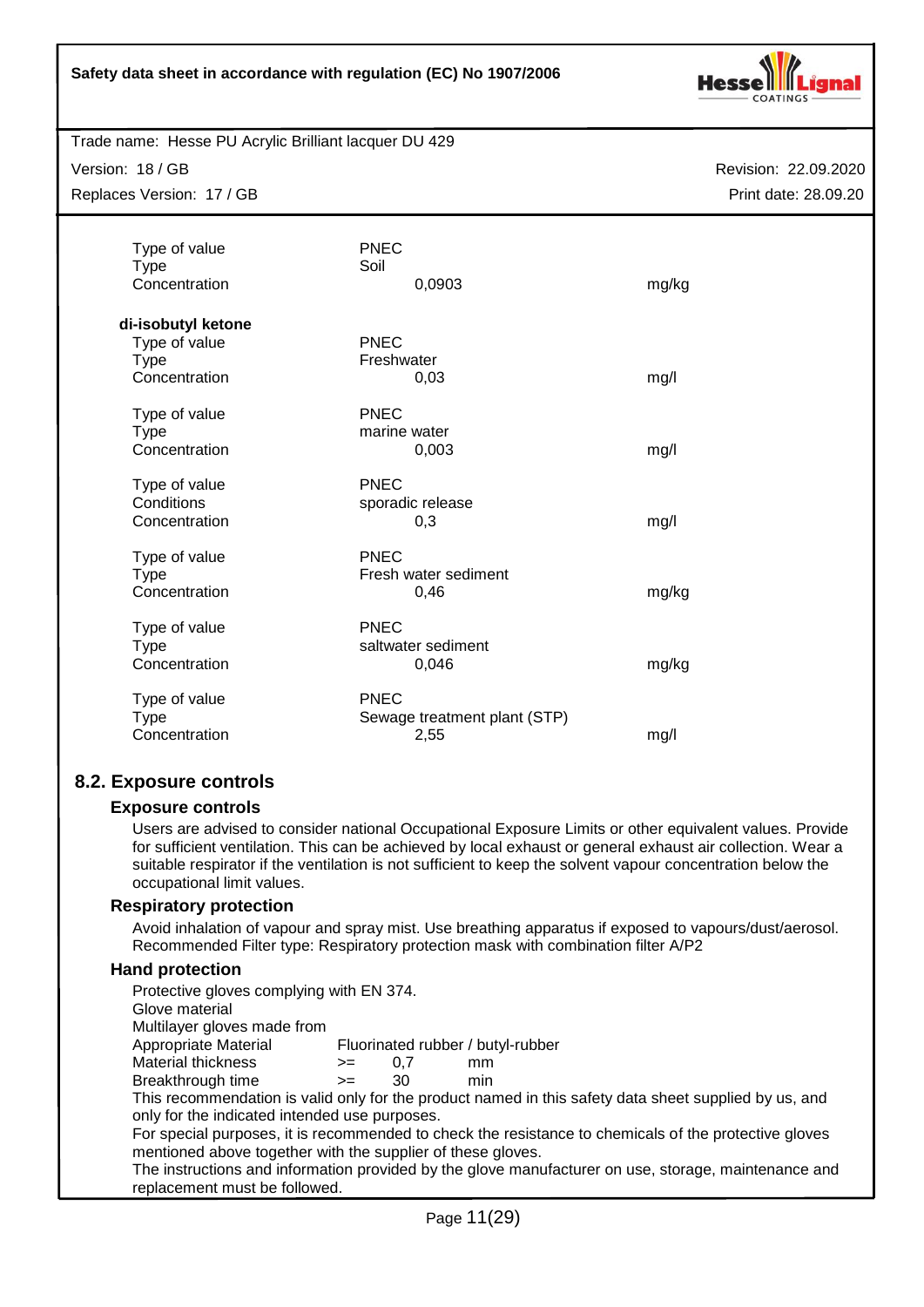

Version: 18 / GB

Replaces Version: 17 / GB

Revision: 22.09.2020 Print date: 28.09.20

The breakthrough time must be greater than the end use time of the product. Gloves should be replaced regularly and if there is any sign of damage to the glove material. The performance or effectiveness of the glove may be reduced by physical/ chemical damage and poor maintenance.

#### **Eye protection**

Wear eye glasses with side protection according to EN 166.

#### **Body protection**

Wear suitable protective clothing. Remove contaminated clothing and wash it before reuse. Wash hands before breaks and after work.

#### **9. Physical and chemical properties**

#### **9.1. Information on basic physical and chemical properties**

| Form                                         | liquid         |    |             |
|----------------------------------------------|----------------|----|-------------|
| <b>Colour</b>                                | colourless     |    |             |
| <b>Odour</b>                                 | solvent-like   |    |             |
| <b>Odour threshold</b>                       |                |    |             |
| Remarks                                      | not determined |    |             |
| pH value                                     |                |    |             |
| Remarks                                      | not determined |    |             |
| <b>Melting point</b>                         |                |    |             |
| <b>Remarks</b>                               | not determined |    |             |
| <b>Freezing point</b>                        |                |    |             |
| Remarks                                      | not determined |    |             |
| Initial boiling point and boiling range      |                |    |             |
| Remarks                                      | not determined |    |             |
| <b>Flash point</b>                           |                |    |             |
| Value                                        | 28             |    | $^{\circ}C$ |
| <b>Evaporation rate</b>                      |                |    |             |
| Remarks                                      | not determined |    |             |
| <b>Flammability (solid, gas)</b>             |                |    |             |
| not determined                               |                |    |             |
| Upper/lower flammability or explosive limits |                |    |             |
| Remarks                                      | not determined |    |             |
| Vapour pressure                              |                |    |             |
| Remarks                                      | not determined |    |             |
| <b>Vapour density</b>                        |                |    |             |
| Remarks                                      | not determined |    |             |
| <b>Density</b>                               |                |    |             |
| Value                                        | 0,962<br>appr. |    | kg/l        |
| Temperature                                  | 20             | °C |             |
| <b>Solubility in water</b>                   |                |    |             |
| Remarks                                      | not determined |    |             |
| Solubility(ies)                              |                |    |             |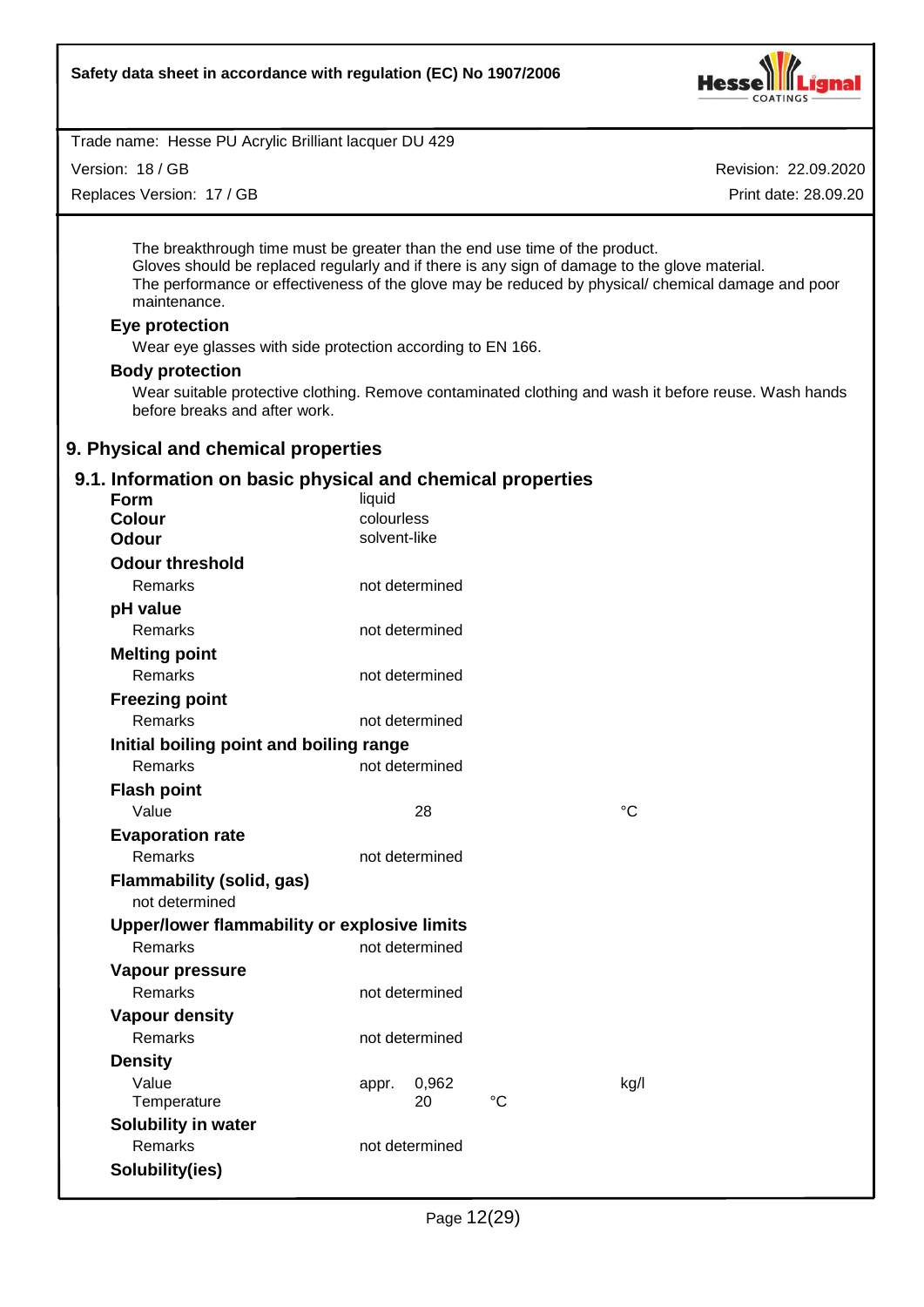

Version: 18 / GB

Replaces Version: 17 / GB

Revision: 22.09.2020 Print date: 28.09.20

| Remarks                                                                                          | not determined               |    |    |                                                                                                  |
|--------------------------------------------------------------------------------------------------|------------------------------|----|----|--------------------------------------------------------------------------------------------------|
| <b>Partition coefficient: n-octanol/water</b>                                                    |                              |    |    |                                                                                                  |
| Remarks                                                                                          | not determined               |    |    |                                                                                                  |
| <b>Ignition temperature</b>                                                                      |                              |    |    |                                                                                                  |
| <b>Remarks</b>                                                                                   | not determined               |    |    |                                                                                                  |
| <b>Decomposition temperature</b>                                                                 |                              |    |    |                                                                                                  |
| Remarks                                                                                          | not determined               |    |    |                                                                                                  |
| <b>Viscosity</b>                                                                                 |                              |    |    |                                                                                                  |
| <b>Remarks</b>                                                                                   | not determined               |    |    |                                                                                                  |
| <b>Efflux time</b>                                                                               |                              |    |    |                                                                                                  |
| Value                                                                                            | 38                           | to | 52 | s                                                                                                |
| Temperature<br>Method                                                                            | 20<br>DIN EN ISO 2431 - 3 mm | °C |    |                                                                                                  |
| <b>Explosive properties</b>                                                                      |                              |    |    |                                                                                                  |
| evaluation                                                                                       | not determined               |    |    |                                                                                                  |
| <b>Oxidising properties</b>                                                                      |                              |    |    |                                                                                                  |
| Remarks                                                                                          | not determined               |    |    |                                                                                                  |
|                                                                                                  |                              |    |    |                                                                                                  |
| 9.2. Other information                                                                           |                              |    |    |                                                                                                  |
| <b>Non-volatile content</b>                                                                      |                              |    |    |                                                                                                  |
| Value<br>Method                                                                                  | 34,9<br>calculated value     |    |    | %                                                                                                |
| <b>Other information</b>                                                                         |                              |    |    |                                                                                                  |
| This information is not available.                                                               |                              |    |    |                                                                                                  |
|                                                                                                  |                              |    |    |                                                                                                  |
| 10. Stability and reactivity                                                                     |                              |    |    |                                                                                                  |
| 10.1. Reactivity                                                                                 |                              |    |    |                                                                                                  |
| Stable under recommended storage and handling conditions (see section 7).                        |                              |    |    |                                                                                                  |
| 10.2. Chemical stability                                                                         |                              |    |    |                                                                                                  |
| Stable under normal conditions.                                                                  |                              |    |    |                                                                                                  |
| 10.3. Possibility of hazardous reactions                                                         |                              |    |    |                                                                                                  |
| To avoid thermal decomposition, do not overheat.                                                 |                              |    |    |                                                                                                  |
| 10.4. Conditions to avoid                                                                        |                              |    |    |                                                                                                  |
| Isolate from sources of heat, sparks and open flame.                                             |                              |    |    |                                                                                                  |
| 10.5. Incompatible materials                                                                     |                              |    |    |                                                                                                  |
| Keep away from oxidising agents, strongly alkaline and strongly acid materials in order to avoid |                              |    |    |                                                                                                  |
| exothermic reactions.                                                                            |                              |    |    |                                                                                                  |
| 10.6. Hazardous decomposition products                                                           |                              |    |    |                                                                                                  |
|                                                                                                  |                              |    |    | Carbon monoxide and carbon dioxide, nitrous oxides (NOx), dense black smoke, No decomposition if |
| used as prescribed.                                                                              |                              |    |    |                                                                                                  |
|                                                                                                  |                              |    |    |                                                                                                  |

# **11. Toxicological information**

# **11.1. Information on toxicological effects**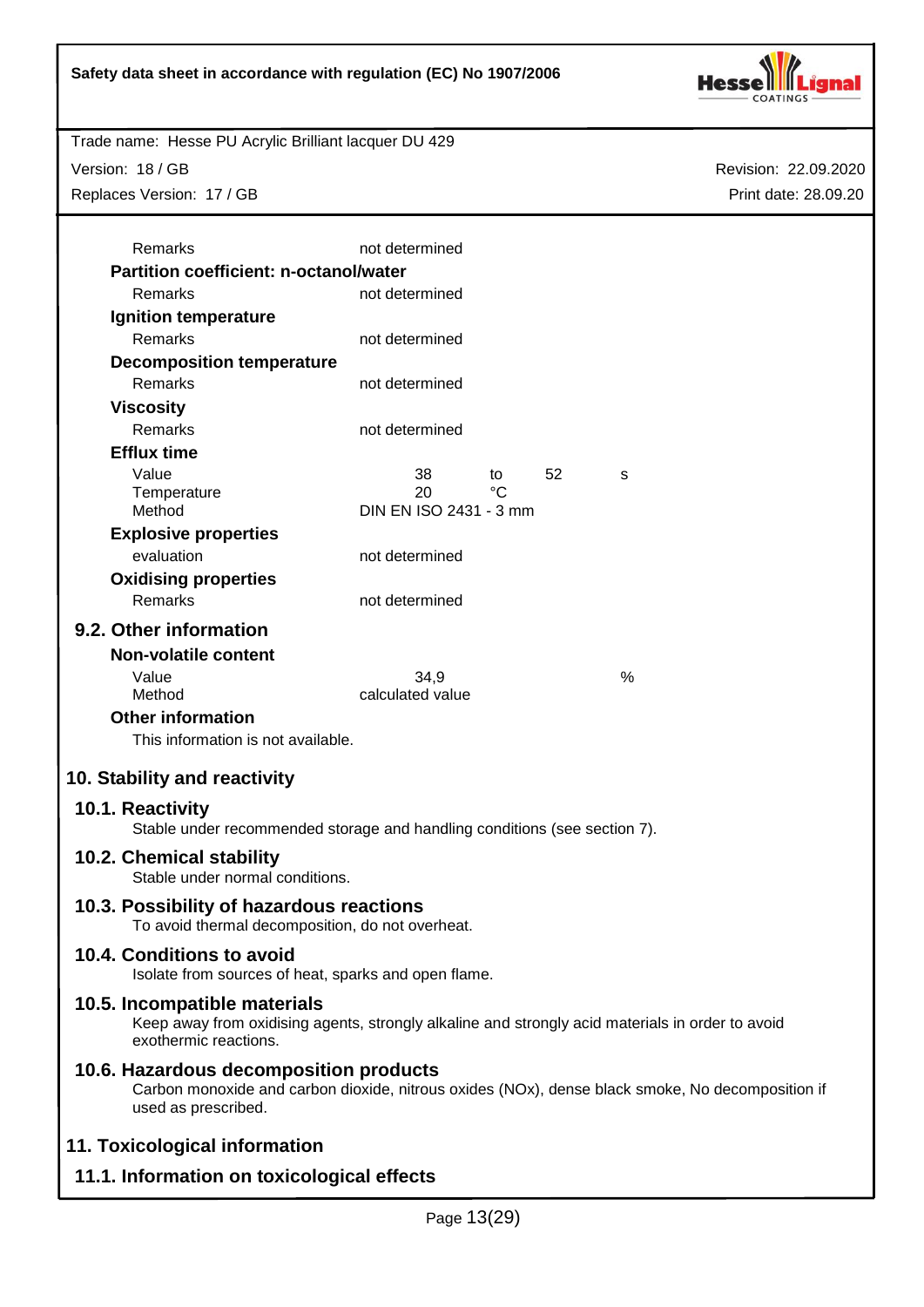

Version: 18 / GB

Replaces Version: 17 / GB

| <b>Acute oral toxicity</b>                                |                                                                                                                                  |
|-----------------------------------------------------------|----------------------------------------------------------------------------------------------------------------------------------|
| Method<br>Remarks                                         | Calculation method (Regulation (EC) No. 1272/2008)<br>Based on available data, the classification criteria are not met.          |
| <b>Acute dermal toxicity</b>                              |                                                                                                                                  |
| Method<br>Remarks                                         | Calculation method (Regulation (EC) No. 1272/2008)<br>Based on available data, the classification criteria are not met.          |
| <b>Acute inhalational toxicity</b>                        |                                                                                                                                  |
| Method<br>Remarks                                         | Calculation method (Regulation (EC) No. 1272/2008)<br>Based on available data, the classification criteria are not met.          |
| <b>Skin corrosion/irritation</b>                          |                                                                                                                                  |
| Method<br>Remarks                                         | Calculation method (Regulation (EC) No. 1272/2008)<br>Based on available data, the classification criteria are not met.          |
| Serious eye damage/irritation                             |                                                                                                                                  |
| Method<br><b>Remarks</b>                                  | Calculation method (Regulation (EC) No. 1272/2008)<br>Based on available data, the classification criteria are not met.          |
| <b>Sensitization</b>                                      |                                                                                                                                  |
| Method<br>Remarks                                         | Calculation method (Regulation (EC) No. 1272/2008)<br>Based on available data, the classification criteria are not met.          |
| <b>Mutagenicity</b>                                       |                                                                                                                                  |
| Method<br>Remarks                                         | Calculation method (Regulation (EC) No. 1272/2008)<br>Based on available data, the classification criteria are not met.          |
| <b>Reproductive toxicity</b>                              |                                                                                                                                  |
| Method<br>Remarks                                         | Calculation method (Regulation (EC) No. 1272/2008)<br>Based on available data, the classification criteria are not met.          |
| Carcinogenicity                                           |                                                                                                                                  |
| Method<br><b>Remarks</b>                                  | Calculation method (Regulation (EC) No. 1272/2008)<br>Based on available data, the classification criteria are not met.          |
| <b>Specific Target Organ Toxicity (STOT)</b>              |                                                                                                                                  |
| Single exposure                                           |                                                                                                                                  |
| Method<br>Remarks<br>evaluation                           | Calculation method (Regulation (EC) No. 1272/2008)<br>The classification criteria are met.<br>May cause drowsiness or dizziness. |
| <b>Repeated exposure</b>                                  |                                                                                                                                  |
| Remarks                                                   | Based on available data, the classification criteria are not met.                                                                |
| <b>Specific Target Organ Toxicity (STOT) (Components)</b> |                                                                                                                                  |
| n-butyl acetate                                           |                                                                                                                                  |
| Specific target organ toxicity - repeated exposure        | Organs: Nervous system                                                                                                           |
| Remarks                                                   | Possible narcotic effects (drowsiness, dizziness).                                                                               |
| di-isobutyl ketone                                        |                                                                                                                                  |
| Specific target organ toxicity - single exposure          | <b>Organs: Respiratory tract</b>                                                                                                 |
| Remarks                                                   | May cause respiratory irritation.                                                                                                |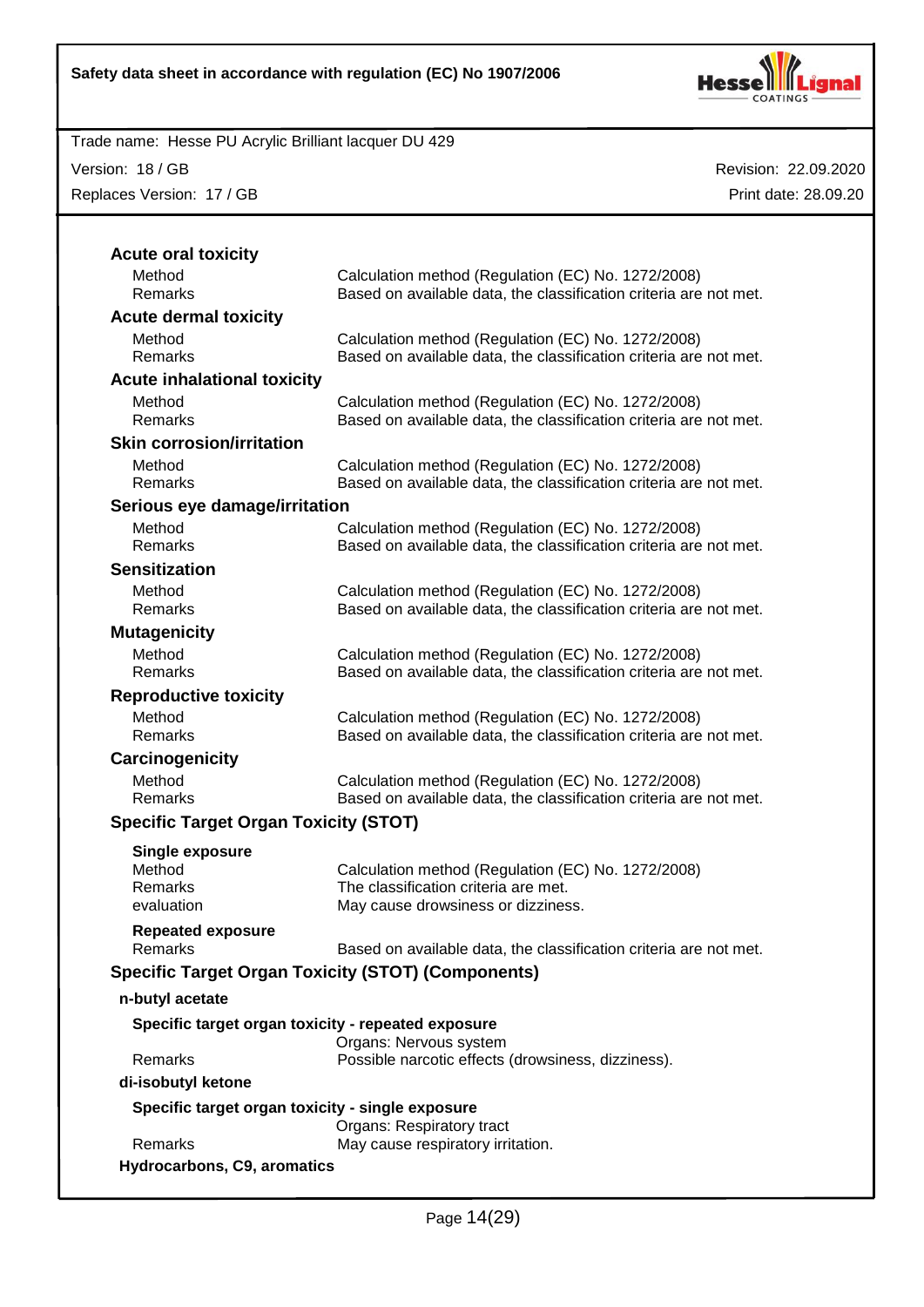

Revision: 22.09.2020

Print date: 28.09.20

Trade name: Hesse PU Acrylic Brilliant lacquer DU 429 Version: 18 / GB Replaces Version: 17 / GB **Specific target organ toxicity - single exposure** Route of exposure inhalative Remarks Possible narcotic effects (drowsiness, dizziness). **Hydrocarbons, C9, aromatics Specific target organ toxicity - single exposure** Remarks Possible narcotic effects (drowsiness, dizziness). **2-methoxy-1-methylethyl acetate Specific target organ toxicity - repeated exposure** evaluation May cause drowsiness or dizziness. Organs: Nervous system **Aspiration hazard** Based on available data, the classification criteria are not met. **Other information** No toxicological data are available. **12. Ecological information 12.1. Toxicity General information** For this subsection there is no ecotoxicological data available on the product as such. **Fish toxicity (Components) di-isobutyl ketone** Oncorhynchus mykiss (rainbow trout) LC50 140 mg/l Duration of exposure **96** h **Hydrocarbons, C9, aromatics** Species Oncorhynchus mykiss (rainbow trout) LC50 9,2 mg/l Duration of exposure 96 h **Daphnia toxicity (Components) di-isobutyl ketone** Species **Daphnia magna (Water flea)** EC50 250 mg/l Duration of exposure 48 h **Hydrocarbons, C9, aromatics** Species **Daphnia magna (Water flea)** EC50 3,2 mg/l Duration of exposure 48 h **Hydrocarbons, C9, aromatics** Species Daphnia magna (Water flea)<br>
NOEC 2.14 NOEC 2,14 mg/l Duration of exposure 21 d **Algae toxicity (Components) di-isobutyl ketone** Species Pseudokirchneriella subcapitata (green algae)<br>EC50 ma/l 100 EC50 100 mg/l Duration of exposure **96** h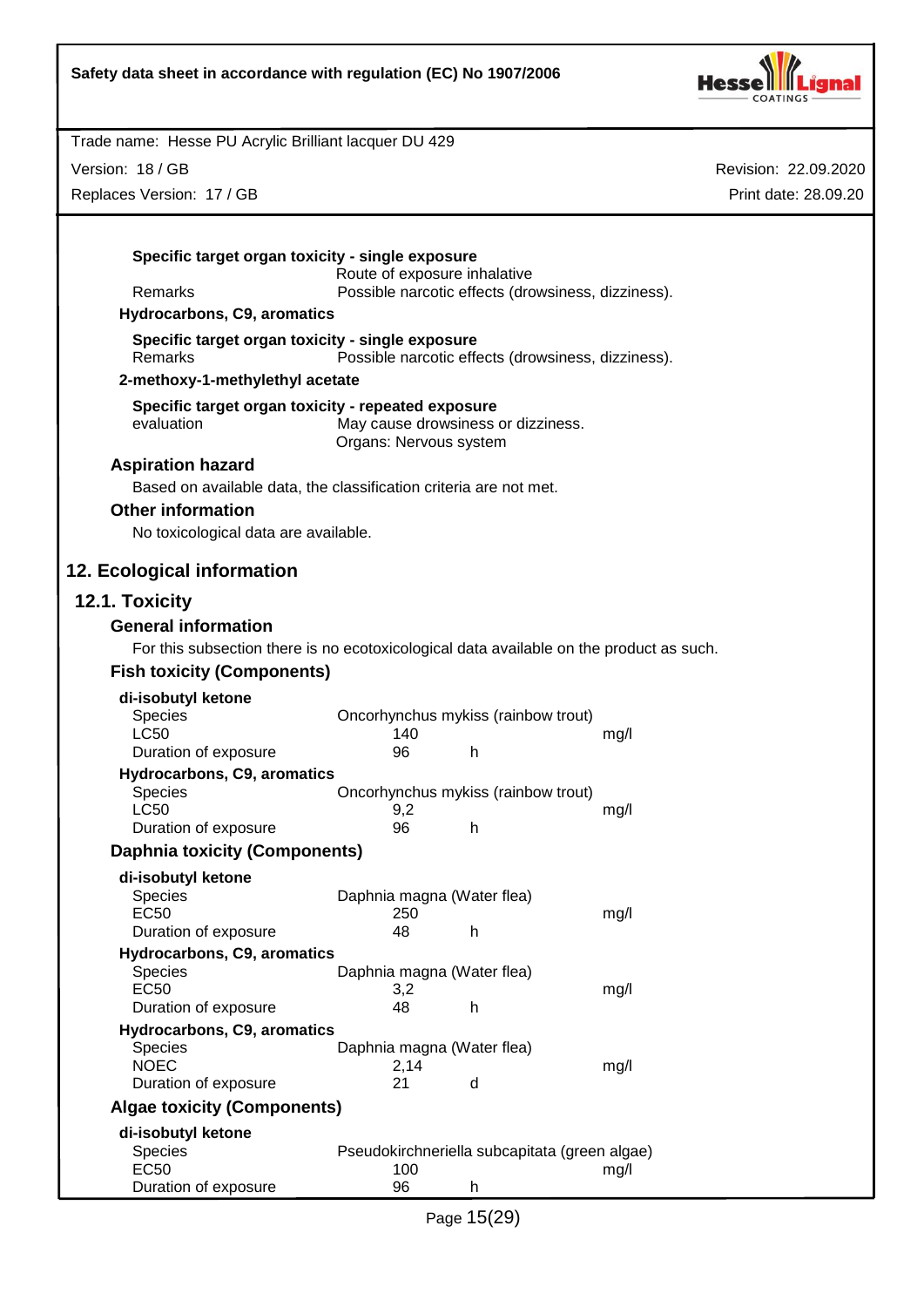| Safety data sheet in accordance with regulation (EC) No 1907/2006                                                                                         |                                                                                                                                                                                    |                      |
|-----------------------------------------------------------------------------------------------------------------------------------------------------------|------------------------------------------------------------------------------------------------------------------------------------------------------------------------------------|----------------------|
| Trade name: Hesse PU Acrylic Brilliant lacquer DU 429                                                                                                     |                                                                                                                                                                                    |                      |
| Version: 18 / GB                                                                                                                                          |                                                                                                                                                                                    | Revision: 22.09.2020 |
| Replaces Version: 17 / GB                                                                                                                                 |                                                                                                                                                                                    | Print date: 28.09.20 |
| Hydrocarbons, C9, aromatics<br><b>Species</b><br><b>EC50</b><br>Duration of exposure<br>12.2. Persistence and degradability<br><b>General information</b> | Pseudokirchneriella subcapitata (green algae)<br>2,9<br>2,6<br>mg/l<br>to<br>72<br>h.<br>For this subsection there is no ecotoxicological data available on the product as such.   |                      |
| <b>Biodegradability (Components)</b>                                                                                                                      |                                                                                                                                                                                    |                      |
| di-isobutyl ketone<br>Value<br>Duration of test<br>evaluation<br>Hydrocarbons, C9, aromatics<br>evaluation                                                | %<br>88<br>20<br>d<br>Readily biodegradable.<br>Readily biodegradable.                                                                                                             |                      |
| <b>General information</b><br><b>Partition coefficient: n-octanol/water</b><br>Remarks                                                                    | For this subsection there is no ecotoxicological data available on the product as such.<br>not determined                                                                          |                      |
| 12.4. Mobility in soil<br><b>General information</b><br><b>Mobility in soil</b><br>no data available                                                      | For this subsection there is no ecotoxicological data available on the product as such.                                                                                            |                      |
| 12.5. Results of PBT and vPvB assessment<br><b>General information</b>                                                                                    | For this subsection there is no ecotoxicological data available on the product as such.                                                                                            |                      |
| 12.6. Other adverse effects<br><b>General information</b><br><b>General information / ecology</b>                                                         | For this subsection there is no ecotoxicological data available on the product as such.<br>For this subsection there is no ecotoxicological data available on the product as such. |                      |
| 13. Disposal considerations                                                                                                                               |                                                                                                                                                                                    |                      |
| 13.1. Waste treatment methods                                                                                                                             |                                                                                                                                                                                    |                      |
| Disposal recommendations for the product                                                                                                                  |                                                                                                                                                                                    |                      |
| EWC waste code                                                                                                                                            | 080111 - waste paint and varnish containing organic                                                                                                                                |                      |
| EWC waste code                                                                                                                                            | solvents or other dangerous substances<br>200127 - paint, inks, adhesives and resins containing<br>dangerous substances                                                            |                      |
| Where possible recycling is preferred to disposal or incineration.<br>Do not allow to enter drains or waterways.                                          |                                                                                                                                                                                    |                      |

I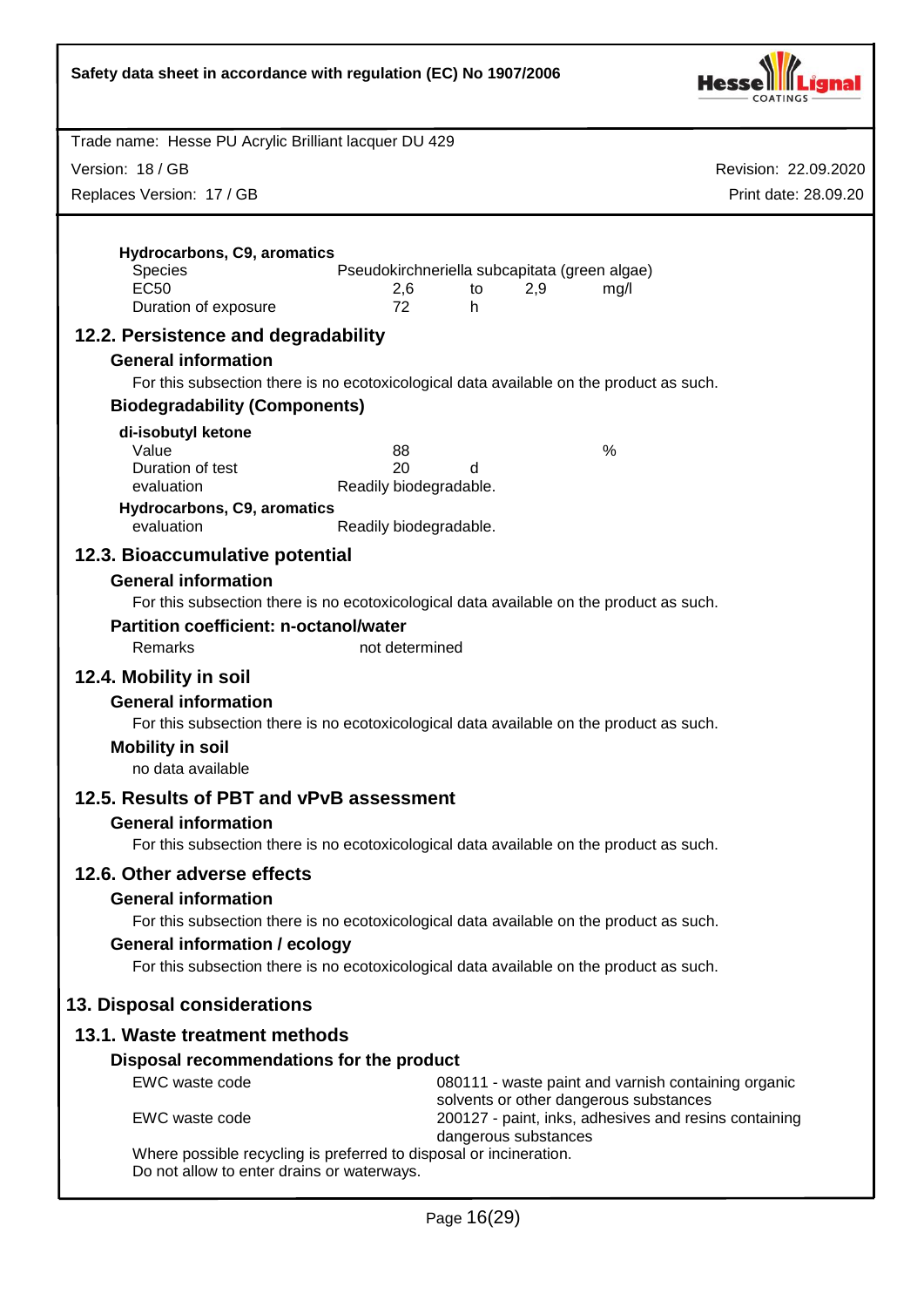

Version: 18 / GB

Replaces Version: 17 / GB

Revision: 22.09.2020 Print date: 28.09.20

Where possible recycling is preferred to disposal or incineration. Do not allow to enter drains or waterways.

#### **modified product**

| EWC waste code        | 080113 - sludges from paint or varnish containing organic |
|-----------------------|-----------------------------------------------------------|
|                       | solvents or other dangerous substances                    |
| EWC waste code        | 080115 - aqueous sludges containing paint or varnish      |
|                       | containing organic solvents or other dangerous substances |
| <b>Dried residues</b> |                                                           |
| EWC waste code        | 080112 - waste lacquers and waste paint except those      |
|                       | falling under 080111                                      |

#### **Disposal recommendations for packaging**

EWC waste code 150110 - packaging containing residues of or contaminated by dangerous substances

Completely emptied packagings can be given for recycling. Completely emptied packagings can be given for recycling.

# **14. Transport information**

|                                     | <b>Land transport ADR/RID</b> | <b>Marine transport</b><br><b>IMDG/GGVSee</b> | Air transport<br><b>ICAO/IATA</b> |
|-------------------------------------|-------------------------------|-----------------------------------------------|-----------------------------------|
| Tunnel restriction code             | D/E                           |                                               |                                   |
| 14.1. UN number                     | 1263                          | 1263                                          | 1263                              |
| 14.2. UN proper shipping name       | <b>PAINT</b>                  | <b>PAINT</b>                                  | <b>PAINT</b>                      |
| 14.3. Transport hazard<br>class(es) | 3                             | 3                                             | 3                                 |
| Label                               | 豐                             |                                               | 豐                                 |
| 14.4. Packing group                 | Ш                             | III                                           | $\mathbf{III}$                    |
| <b>Limited Quantity</b>             | 5 <sub>1</sub>                |                                               |                                   |
| Transport category                  | 3                             |                                               |                                   |

# **15. Regulatory information**

# **15.1. Safety, health and environmental regulations/legislation specific for the substance or mixture**

**VOC**

VOC (EU) 65,2 % 627 g/l

## **15.2. Chemical safety assessment**

For this substance / mixture a chemical safety assessment was not carried out.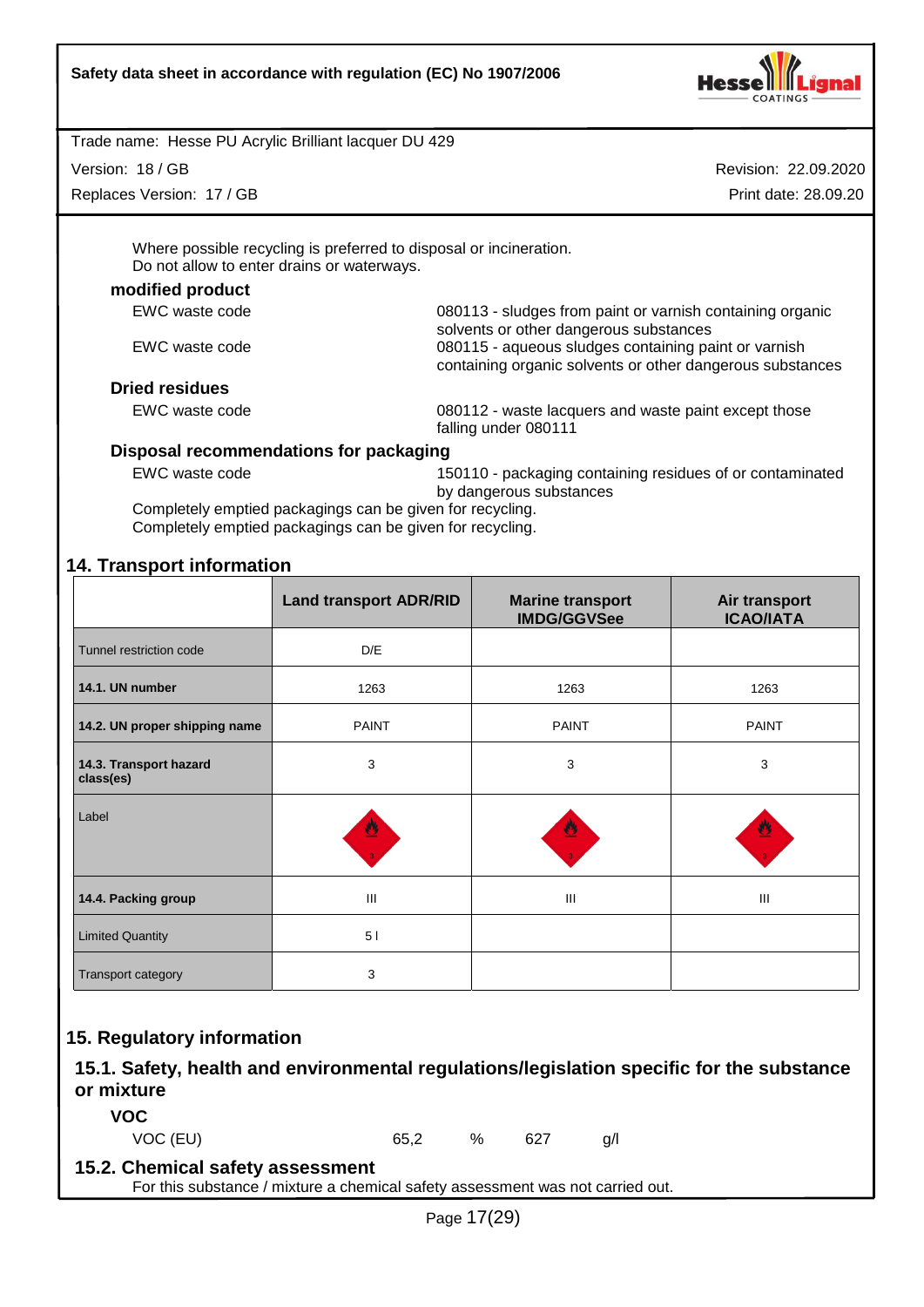

Version: 18 / GB

Replaces Version: 17 / GB

Revision: 22.09.2020 Print date: 28.09.20

# **16. Other information**

#### **Hazard statements listed in Chapter 3**

| EUH066                                    | Repeated exposure may cause skin dryness or cracking. |
|-------------------------------------------|-------------------------------------------------------|
| H <sub>226</sub>                          | Flammable liquid and vapour.                          |
| H <sub>304</sub>                          | May be fatal if swallowed and enters airways.         |
| H335                                      | May cause respiratory irritation.                     |
| H336                                      | May cause drowsiness or dizziness.                    |
| H411                                      | Toxic to aquatic life with long lasting effects.      |
| <b>CLP categories listed in Chapter 3</b> |                                                       |
|                                           |                                                       |

| Aquatic Chronic 2 | Hazardous to the aquatic environment, chronic, Category 2    |
|-------------------|--------------------------------------------------------------|
| Asp. Tox. 1       | Aspiration hazard, Category 1                                |
| Flam. Lig. 3      | Flammable liquid, Category 3                                 |
| STOT SE3          | Specific target organ toxicity - single exposure, Category 3 |

#### **Abbreviations**

Flam. Liq - Flammable liquids

| RID - Règlement international concernant le transport des marchandises dangereuses par chemin de fer |
|------------------------------------------------------------------------------------------------------|
| (Regulations Concerning the International Transport of Dangerous Goods by Rail)                      |
| <b>IMDG</b> - International Maritime Code for Dangerous Goods                                        |

IMDG - International Maritime Code for Dangerous Goods IATA - International Air Transport Association

IATA-DGR - Dangerous Goods Regulations by the "International Air Transport Association" (IATA)

ICAO-TI - Technical Instructions by the "International Civil Aviation Organization" (ICAO)

GHS - Globally Harmonized System of Classification and Labelling of Chemicals

EINECS - European Inventory of Existing Commercial Chemical Substances

CAS - Chemical Abstracts Service (division of the American Chemical Society)

GefStoffV - Gefahrstoffverordnung (Ordinance on Hazardous Substances, Germany)

LOAEL - Lowest Observed Adverse Effect Level

LOEL - Lowest Observed Effect Level

NOAEL - No Observed Adverse Effect Level

NOEC - No Observed Effect Concentration

NOEL - No Observed Effect Level

OECD - Organisation for Econpmic Cooperation and Development

VOC - Volatile Organic Compounds

Changes since the last version are highlighted in the margin (\*\*\*). This version replaces all previous versions.

This safety datasheet only contains information relating to safety and does not replace any product information or product specification.

The information provided in this Safety Data Sheet is correct to the best of our knowledge, information and belief at the date of its publication. The information given is designed only as a guidance for safe handling, use, processing, storage, transportation, disposal and release and is not to be considered a warranty or quality specification.

The information relates only to the specific material designated and may not be valid for such material used in combination with any other materials or in any process, unless specified in the text. The information contained herein is based on the present state of our knowledge and does therefore not guarantee certain properties.

# **Annex to the extended Safety Data Sheet (eSDS)**

#### **Short title of the exposure scenario**

ES001 - Industrial applications: industrial spraying (inside)

#### **Use of the substance/preparation**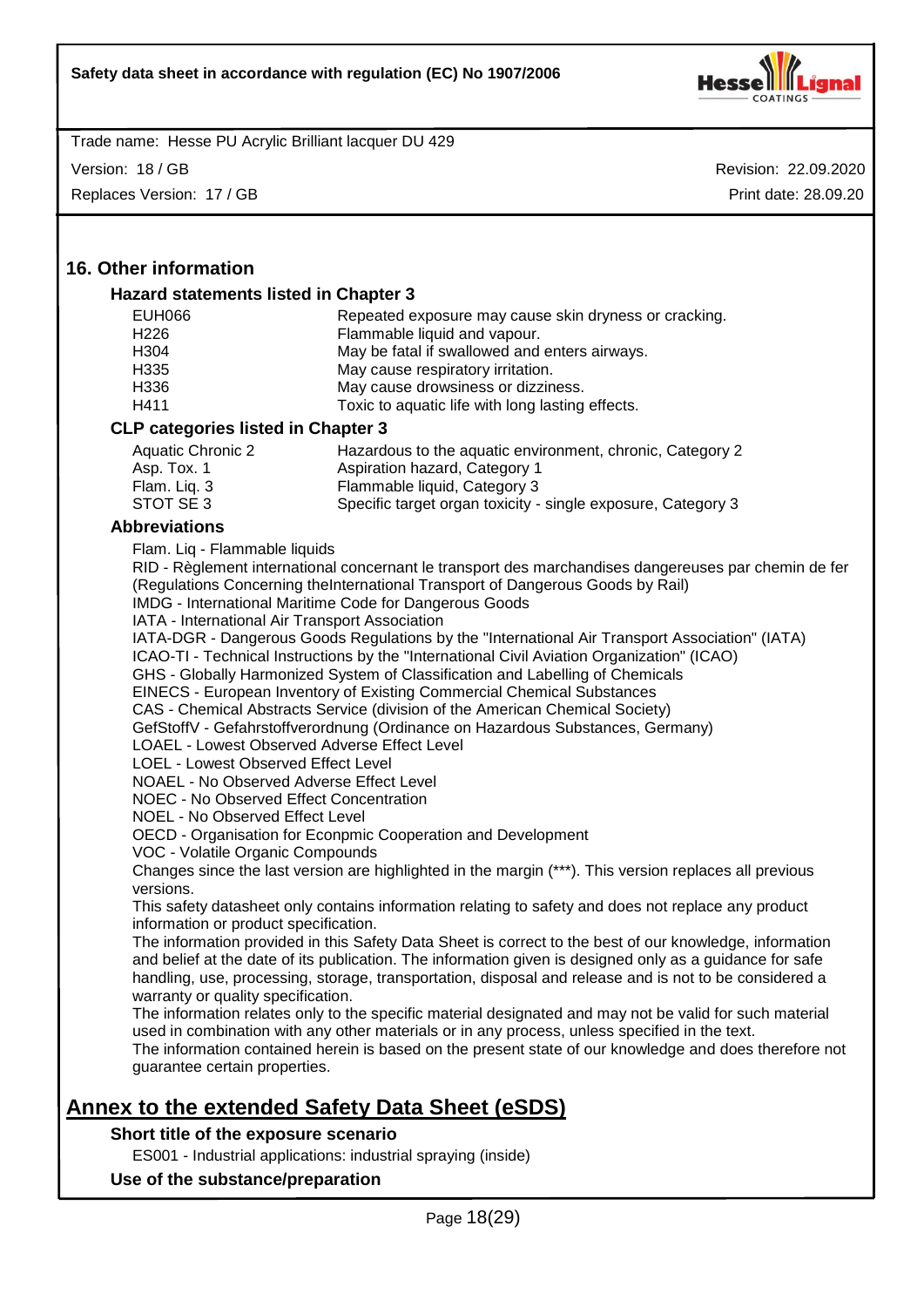

Version: 18 / GB

Replaces Version: 17 / GB

Revision: 22.09.2020 Print date: 28.09.20

Surface treatment of wood and other materials

#### **Use**

| SU3   | Industrial uses: Uses of substances as such or in preparations at industrial sites |
|-------|------------------------------------------------------------------------------------|
| ERC4  | Industrial use of processing aids in processes and products, not becoming part of  |
|       | articles                                                                           |
| ERC5  | Industrial use resulting in inclusion into or onto a matrix                        |
| PROC7 | Industrial spraying                                                                |

# **Contributing exposure scenario controlling environmental exposure**

# **Use**

| ERC4                 | Industrial use of processing aids in processes and products, not becoming part of |
|----------------------|-----------------------------------------------------------------------------------|
| ERC5                 | articles<br>Industrial use resulting in inclusion into or onto a matrix           |
| <b>Physical form</b> | liauid                                                                            |

#### **Maximum amount used per time or activity**

Emission days per site: <= 300

#### **Other relevant operational conditions**

Use: Room temperature

Drying and through-curing takes place at ambient temperature or at higher temperatures.

Where possible recycling is preferred to disposal or incineration.

Do not allow to enter soil, waterways or waste water canal.

Dispose of rinse water in accordance with local and national regulations.

#### **Waste water**

Do not discharge into the drains/surface waters/groundwater. Spray cabin waters are to be conducted after mechanical pretreatment into a wastewater treatment facility.

#### **Exhaust air**

Keep container closed. Avoid release to the environment.

#### **Soil**

Floors should be impervious, resistant to liquids and easy to clean.

#### **Disposal recommendations for the product**

| EWC waste code                                                                           | 080111 - waste paint and varnish containing organic<br>solvents or other dangerous substances<br>200127 - paint, inks, adhesives and resins containing<br>dangerous substances                                           |
|------------------------------------------------------------------------------------------|--------------------------------------------------------------------------------------------------------------------------------------------------------------------------------------------------------------------------|
|                                                                                          | Where possible recycling is preferred to disposal or incineration.                                                                                                                                                       |
| Do not allow to enter drains or waterways.<br>Do not allow to enter drains or waterways. | Where possible recycling is preferred to disposal or incineration.                                                                                                                                                       |
| modified product                                                                         |                                                                                                                                                                                                                          |
| EWC waste code                                                                           | 080113 - sludges from paint or varnish containing organic<br>solvents or other dangerous substances<br>080115 - aqueous sludges containing paint or varnish<br>containing organic solvents or other dangerous substances |

#### **Dried residues**

EWC waste code 080112 - waste lacquers and waste paint except those falling under 080111

#### **Disposal recommendations for packaging**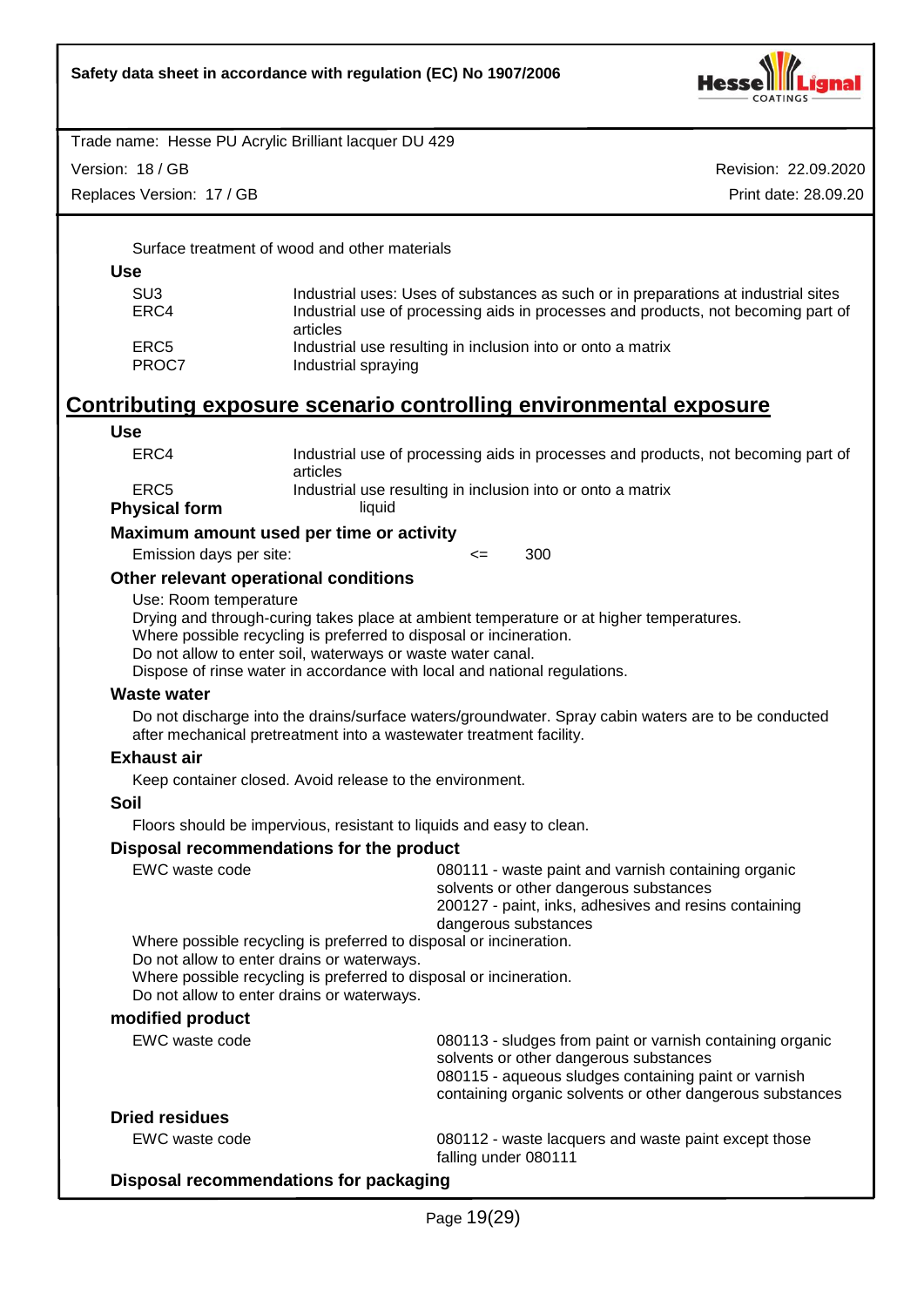

Version: 18 / GB

Replaces Version: 17 / GB

Revision: 22.09.2020 Print date: 28.09.20

EWC waste code 150110 - packaging containing residues of or contaminated by dangerous substances

Completely emptied packagings can be given for recycling. Completely emptied packagings can be given for recycling.

# **Contributing exposure scenario controlling worker exposure**

#### **Use**

SU3 Industrial uses: Uses of substances as such or in preparations at industrial sites PROC7 Industrial spraying **Physical form** liquid

# **Maximum amount used per time or activity**

| Duration of exposure  | <= |     | h/d |
|-----------------------|----|-----|-----|
| Frequency of exposure |    | 220 | d/a |

#### **Other relevant operational conditions**

Use: Room temperature

Drying and through-curing takes place at ambient temperature or at higher temperatures. Read attached instructions before use.

#### **Product substance and product safety related measures**

Mainly used in closed systems. Apply technical measures to comply with the occupational exposure limits. Where reasonably practicable this should be achieved by the use of local exhaust ventilation and good general extraction. Provide for sufficient ventilation. This can be achieved by local exhaust or general exhaust air collection. Wear a suitable respirator if the ventilation is not sufficient to keep the solvent vapour concentration below the occupational limit values.

#### **Respiratory protection**

Avoid inhalation of vapour and spray mist. Use breathing apparatus if exposed to vapours/dust/aerosol. Recommended Filter type: Respiratory protection mask with combination filter A/P2

#### **Hand protection**

Protective gloves complying with EN 374.

Glove material

Multilayer gloves made from

Appropriate Material Fluorinated rubber / butyl-rubber

Material thickness  $> = 0.7$ Breakthrough time >= 30

This recommendation is valid only for the product named in this safety data sheet supplied by us, and only for the indicated intended use purposes.

For special purposes, it is recommended to check the resistance to chemicals of the protective gloves mentioned above together with the supplier of these gloves.

The instructions and information provided by the glove manufacturer on use, storage, maintenance and replacement must be followed.

The breakthrough time must be greater than the end use time of the product.

Gloves should be replaced regularly and if there is any sign of damage to the glove material.

The performance or effectiveness of the glove may be reduced by physical/ chemical damage and poor maintenance.

#### **Eye protection**

Wear eye glasses with side protection according to EN 166.

#### **Body protection**

Wear suitable protective clothing. Remove contaminated clothing and wash it before reuse. Wash hands before breaks and after work.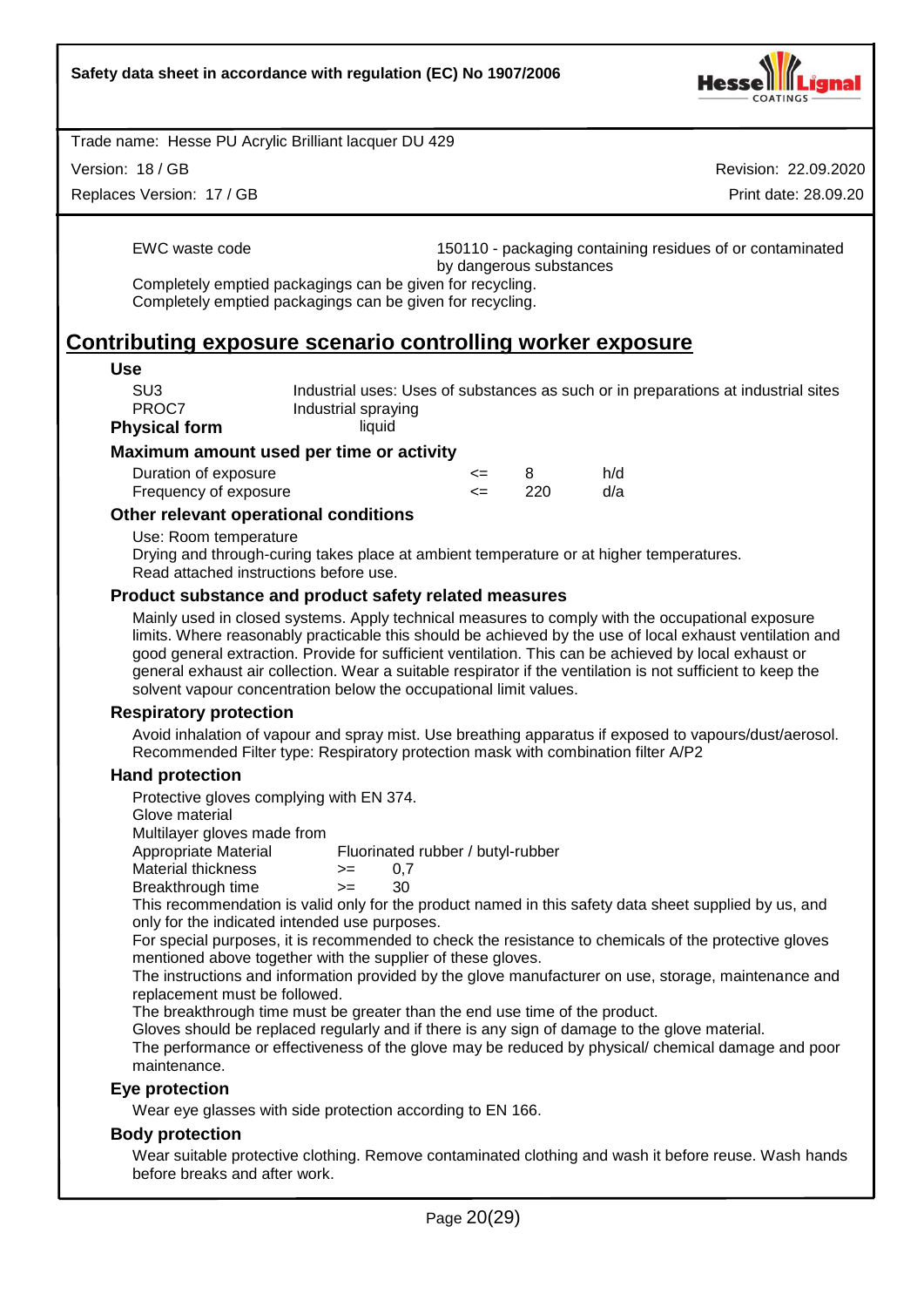

Version: 18 / GB Replaces Version: 17 / GB Revision: 22.09.2020 Print date: 28.09.20

# **Exposure estimation and reference to its source**

# **Workers (industrial)**

SU SU3 PROC<sup>P</sup> PROCT PROCT Exposure assessment <br>
Exposure assessment (method) 
<br>
ECETOC TRA Exposure assessment (method) Risk characterisation ratio (RCR) 0,1 Lead substance **2-methoxy-1-methylethyl** acetate

#### **Workers (industrial)**

SU SU3 PROC<sup>PROC</sup> PROCT Exposure assessment <br>
Exposure assessment (method) 
<br>
ECETOC TRA Exposure assessment (method) Risk characterisation ratio (RCR) 0,01 Lead substance **2-methoxy-1-methylethyl** acetate

#### **Workers (industrial)**

SU SU3 PROC PROCTES PROCTES PROCTES Exposure assessment<br>
Exposure assessment (method) ECETOC TRA Exposure assessment (method) Risk characterisation ratio (RCR) 0,2 Lead substance 2-methoxy-1-methylethyl acetate

#### **Workers (industrial)**

SU SU3 PROC PROCTES PROCTES Exposure assessment <br>
Exposure assessment (method) 
ECETOC TRA Exposure assessment (method) Risk characterisation ratio (RCR) 0,18 Lead substance **2-methoxy-1-methylethyl** acetate

#### **Workers (industrial)**

SU SU3 PROC PROC13 Exposure assessment and the three states of the states of the states of the states of the states of the SL and<br>Exposure assessment (method) exponent the SCETOC TRA Exposure assessment (method) Risk characterisation ratio (RCR) 0,2<br>Lead substance 2-methoxy-

#### **Workers (industrial)**

SU SU3 PROC PROCTER PROC13 Exposure assessment details and the transform of the transform of the transformation of the transformation of t<br>
ECETOC TRA Exposure assessment (method) Risk characterisation ratio (RCR) 0,09 Lead substance 2-methoxy-1-methylethyl acetate

Assessment method inhalation, long-term - local and systemic

Assessment method dermal, long-term - local and systemic

Assessment method inhalation, long-term - local and systemic

Assessment method dermal, long-term - local and systemic

# Assessment method inhalation, long-term - local and systemic 2-methoxy-1-methylethyl acetate

Assessment method dermal, long-term - local and systemic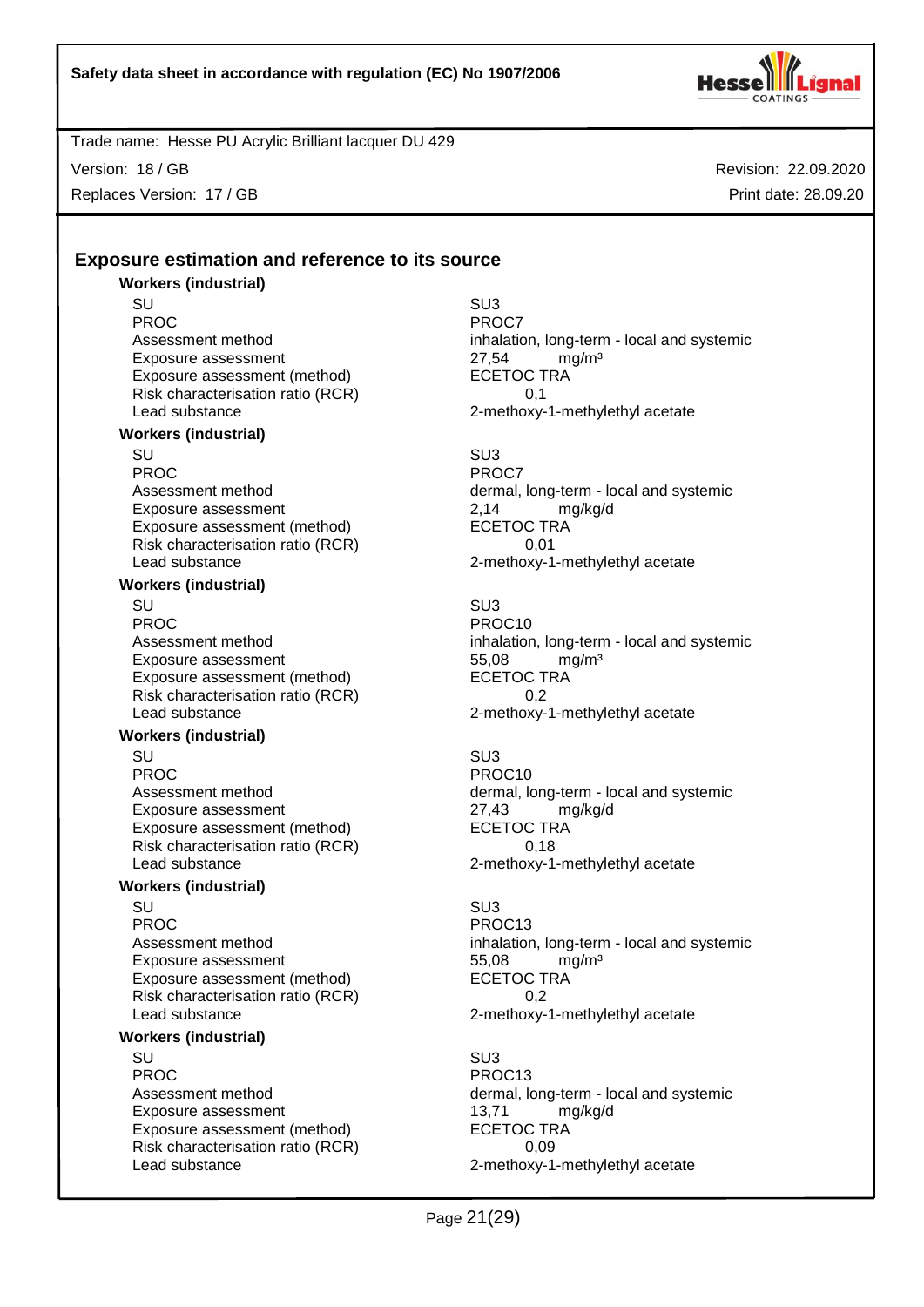

Version: 18 / GB Replaces Version: 17 / GB

Revision: 22.09.2020 Print date: 28.09.20

**Workers (industrial)** PROC<sup>PROC</sup> PROC7

Exposure assessment and the control of the formulation of the formulation of the formulation of the formulation of the formulation of the exponent of the formulation of the exponent of the exponent of the exponent of the e Exposure assessment (method) Risk characterisation ratio (RCR) 0,126 Lead substance n-butyl acetate

# **Workers (industrial)**

PROC PROCTES ENTERTAINMENT PROCTES

Exposure assessment <br>
Exposure assessment (method) 
<br>
ECETOC TRA Exposure assessment (method) Risk characterisation ratio (RCR) 0,504 Lead substance n-butyl acetate

# **Workers (industrial)**

Exposure assessment <br>
Exposure assessment (method) 
<br>
ECETOC TRA Exposure assessment (method) Risk characterisation ratio (RCR) 0,504 Lead substance n-butyl acetate

#### **Workers (industrial)** PROC PROC13

Exposure assessment 242 mg/m<sup>3</sup> Exposure assessment (method) ECETOC TRA Risk characterisation ratio (RCR) 0,504 Lead substance n-butyl acetate

#### **Workers (industrial)** PROC PROC13

Exposure assessment <br>
Exposure assessment (method) 
<br>
ECETOC TRA Exposure assessment (method) Risk characterisation ratio (RCR) 6,504 Lead substance n-butyl acetate

## **Workers (industrial)**

SU SU3 PROC<sup>PROC</sup> PROCT

Exposure assessment  $0,020$  mg/m<sup>3</sup><br>Exposure assessment (method) EASY TRA v3.5 Exposure assessment (method) Risk characterisation ratio (RCR) 0,029

**Workers (industrial)**

Assessment method inhalation, long-term - local and systemic Indoor use

Assessment method inhalation, long-term - systemic Indoor use

PROC PROCTES PROCTES PROCTES PROCTES Assessment method inhalation, long-term - systemic Outdoor use

Assessment method inhalation, long-term - systemic Indoor use

Assessment method inhalation, long-term - systemic Outdoor use

Assessment method inhalation, long-term - systemic Indoor use Lead substance 2-(2H-benzotriazol-2-yl)-4,6-ditertpentylphenol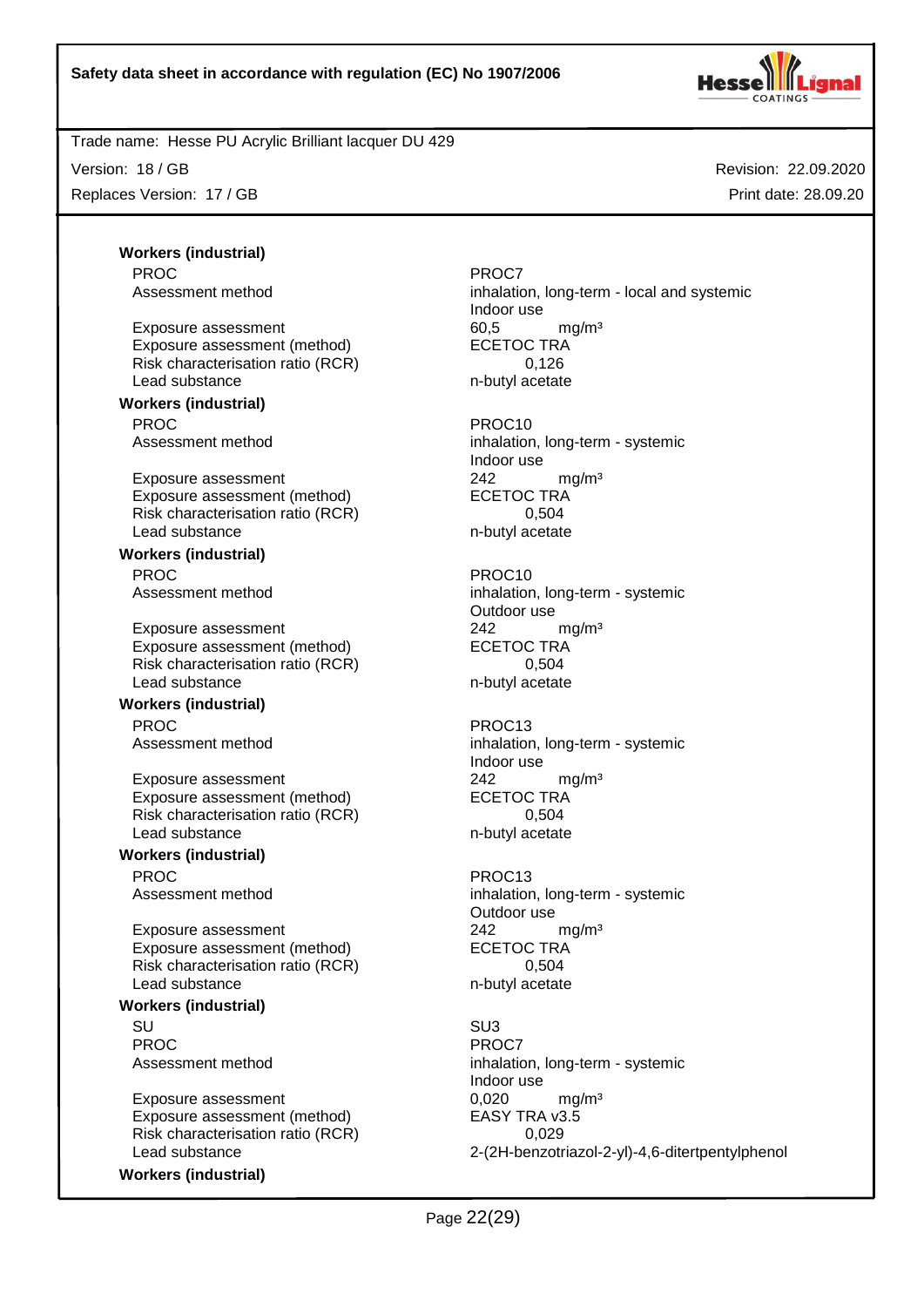

Version: 18 / GB

Replaces Version: 17 / GB

Revision: 22.09.2020 Print date: 28.09.20

SU SU3 PROC<sup>PROC</sup> PROC7

Exposure assessment<br>
Exposure assessment (method) EASY TRA v3.5 Exposure assessment (method) Risk characterisation ratio (RCR) 0,143

**Workers (industrial)**

SU SU3 PROC<br>Assessment method **PROC10**<br>inhalation

Exposure assessment and the control of the control of the main  $0.010$  main  $\text{ma}$ Exposure assessment (method) EASY TRA v3.5 Risk characterisation ratio (RCR) 0,014

#### **Workers (industrial)**

SU SU3 PROC PROC10<br>Assessment method and the extent of the process of the process of the process of the process of the process of

Exposure assessment and the control of  $\alpha$  = 0,274 mg/kg/d Exposure assessment (method) EASY TRA v3.5 Risk characterisation ratio (RCR) 0,914

#### **Workers (industrial)**

SU SU3 PROC PROC13

Exposure assessment diffusive to the U,002 mg/m<sup>3</sup><br>Exposure assessment (method) EASY TRA v3.5 Exposure assessment (method) Risk characterisation ratio (RCR) 0,003

#### **Workers (industrial)**

SU SU3 PROC PROC13

Exposure assessment diffusive to the control of the control of the control of the control of the control of the control of the control of the control of the control of the control of the control of the control of the contr Exposure assessment (method) Risk characterisation ratio (RCR) 0,914

Assessment method dermal, long-term - systemic Indoor use Lead substance 2-(2H-benzotriazol-2-yl)-4,6-ditertpentylphenol

inhalation, long-term - systemic Indoor use Lead substance 2-(2H-benzotriazol-2-yl)-4,6-ditertpentylphenol

dermal, long-term - systemic Indoor use Lead substance 2-(2H-benzotriazol-2-yl)-4,6-ditertpentylphenol

Assessment method inhalation, long-term - systemic Indoor use Lead substance 2-(2H-benzotriazol-2-yl)-4,6-ditertpentylphenol

Assessment method dermal, long-term - systemic Indoor use Lead substance 2-(2H-benzotriazol-2-yl)-4,6-ditertpentylphenol

# **Information on estimated exposure and downstream-user guidance**

## **Guidance for Downstream Users**

The downstream user can evaluate whether he operates within the conditions set in the exposure scenario on the basis of the information supplied. This evaluation can be conducted by an expert or using the risk assessment tools recommended by ECHA.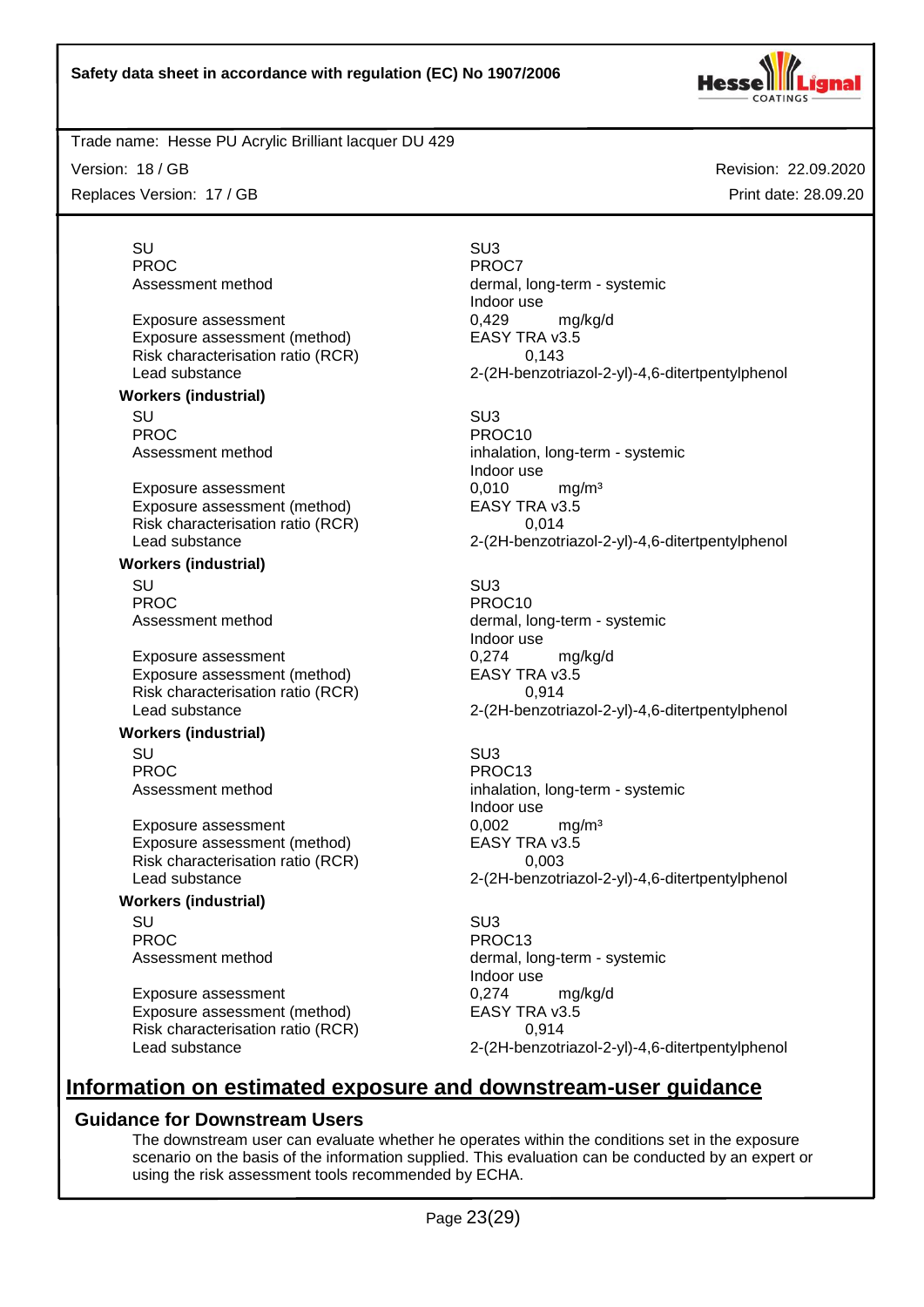

Version: 18 / GB

Replaces Version: 17 / GB

Revision: 22.09.2020 Print date: 28.09.20

# **Annex to the extended Safety Data Sheet (eSDS)**

#### **Short title of the exposure scenario**

ES003 - Professional uses: Non industrial spraying (inside)

#### **Use of the substance/preparation**

Surface treatment of wood and other materials

#### **Use**

| <b>SU22</b> | Professional uses: Public domain (administration, education, entertainment,<br>services, craftsmen) |
|-------------|-----------------------------------------------------------------------------------------------------|
| ERC8a       | Wide dispersive indoor use of processing aids in open systems                                       |
| ERC8c       | Wide dispersive indoor use resulting in inclusion into or onto a matrix                             |
| PROC11      | Non industrial spraying                                                                             |

# **Contributing exposure scenario controlling environmental exposure**

#### **Use**

| ERC8a        | Wide dispersive indoor use of processing aids in open systems           |
|--------------|-------------------------------------------------------------------------|
| ERC8c        | Wide dispersive indoor use resulting in inclusion into or onto a matrix |
| vsical form. | liauid                                                                  |

#### **Physical form**

#### **Maximum amount used per time or activity**

Emission days per site:  $\leq$  250

#### **Other relevant operational conditions**

#### Use: Room temperature

Drying and through-curing takes place at ambient temperature or at higher temperatures.

Volatile organic substances will volatilise into the atmospheric air inside.

Where possible recycling is preferred to disposal or incineration.

Do not allow to enter soil, waterways or waste water canal.

Dispose of rinse water in accordance with local and national regulations.

#### **Waste water**

Do not discharge into the drains/surface waters/groundwater. Spray cabin waters are to be conducted after mechanical pretreatment into a wastewater treatment facility.

#### **Exhaust air**

Keep container closed. Avoid release to the environment.

#### **Soil**

Floors should be impervious, resistant to liquids and easy to clean.

#### **Disposal recommendations for the product**

| EWC waste code                                                    | 080111 - waste paint and varnish containing organic<br>solvents or other dangerous substances |  |
|-------------------------------------------------------------------|-----------------------------------------------------------------------------------------------|--|
|                                                                   | 200127 - paint, inks, adhesives and resins containing                                         |  |
|                                                                   | dangerous substances                                                                          |  |
| Where possible recycling is preferred to disposal or incineration |                                                                                               |  |

possible recycling is preferred to disposal or incineration.

Do not allow to enter drains or waterways.

Where possible recycling is preferred to disposal or incineration.

Do not allow to enter drains or waterways.

#### **modified product**

EWC waste code **1801-13 - Sludges from paint or varnish containing organic** solvents or other dangerous substances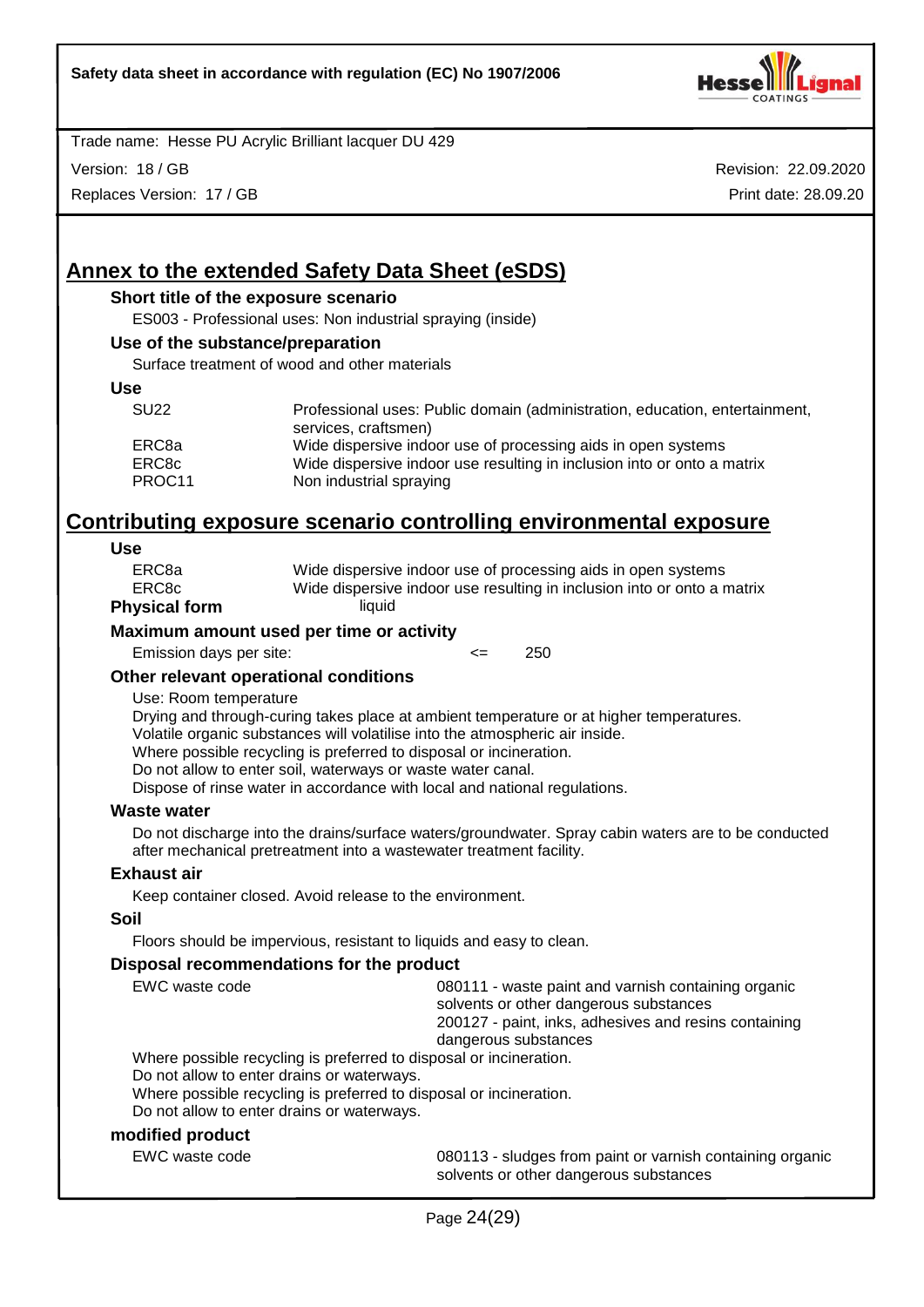

Version: 18 / GB

Replaces Version: 17 / GB

Revision: 22.09.2020

Print date: 28.09.20

080115 - aqueous sludges containing paint or varnish containing organic solvents or other dangerous substances

#### **Dried residues**

EWC waste code 080112 - waste lacquers and waste paint except those falling under 080111

#### **Disposal recommendations for packaging**

EWC waste code 150110 - packaging containing residues of or contaminated

by dangerous substances Completely emptied packagings can be given for recycling.

Completely emptied packagings can be given for recycling.

# **Contributing exposure scenario controlling worker exposure (professional)**

#### **Short title of the exposure scenario**

Substance number:CES006

#### **Use**

| PROC <sub>11</sub>   | Non industrial spraying |
|----------------------|-------------------------|
| <b>Physical form</b> | liauid                  |
|                      |                         |

#### **Maximum amount used per time or activity**

| Duration of exposure  | <= |      | h/d |
|-----------------------|----|------|-----|
| Frequency of exposure |    | -220 | d/a |

#### **Other relevant operational conditions**

Use: Room temperature

Drying and through-curing takes place at ambient temperature or at higher temperatures. Volatile organic substances will volatilise into the atmospheric air inside. Read attached instructions before use.

#### **Product substance and product safety related measures**

Apply technical measures to comply with the occupational exposure limits. Where reasonably practicable this should be achieved by the use of local exhaust ventilation and good general extraction. Provide for sufficient ventilation. This can be achieved by local exhaust or general exhaust air collection. Wear a suitable respirator if the ventilation is not sufficient to keep the solvent vapour concentration below the occupational limit values.

#### **Respiratory protection**

Avoid inhalation of vapour and spray mist. Use breathing apparatus if exposed to vapours/dust/aerosol. Recommended Filter type: Respiratory protection mask with combination filter A/P2

#### **Hand protection**

Protective gloves complying with EN 374. Glove material Multilayer gloves made from Appropriate Material Fluorinated rubber / butyl-rubber Material thickness  $> = 0.7$ Breakthrough time >= 30 This recommendation is valid only for the product named in this safety data sheet supplied by us, and only for the indicated intended use purposes. For special purposes, it is recommended to check the resistance to chemicals of the protective gloves mentioned above together with the supplier of these gloves.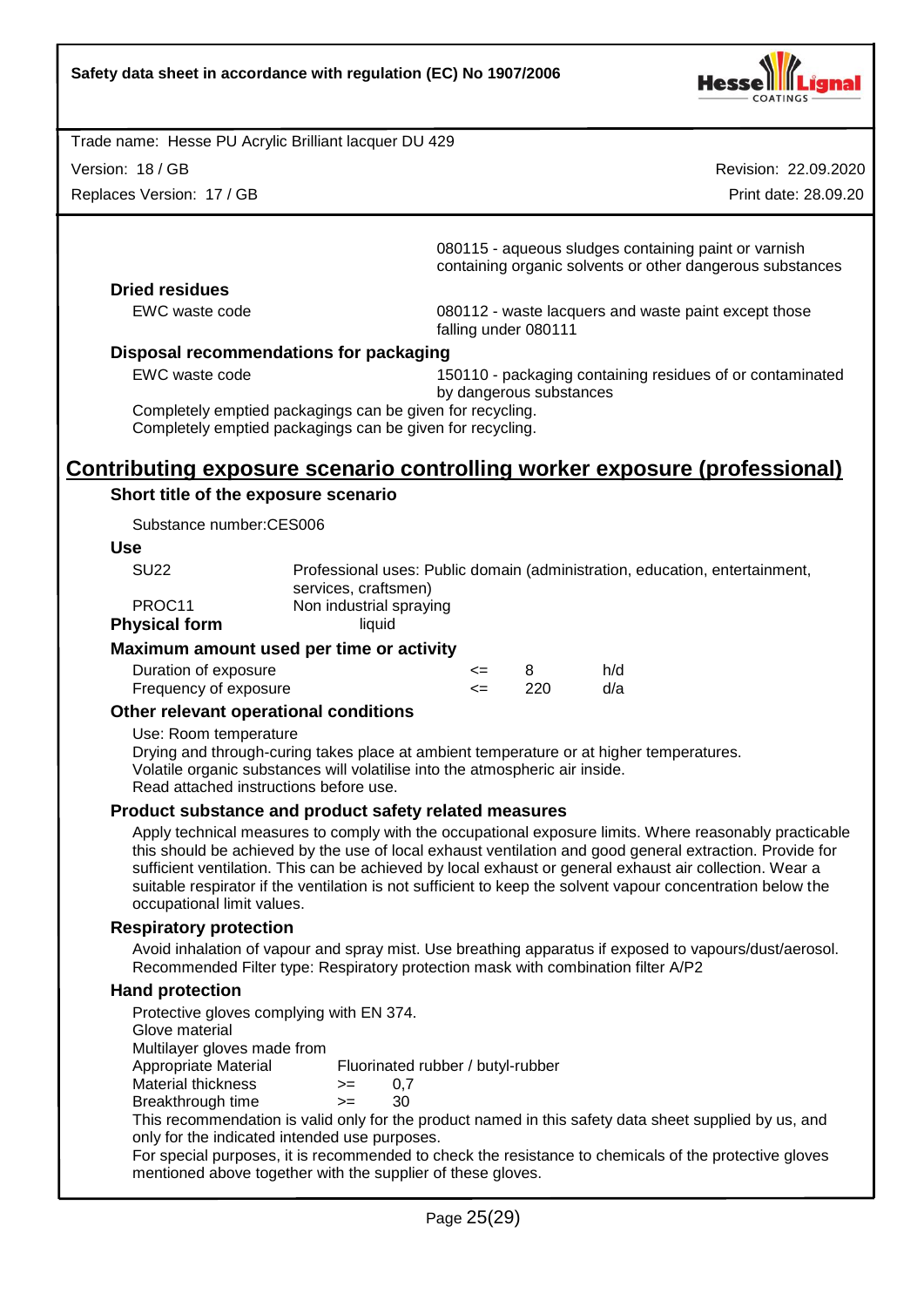

Version: 18 / GB

Replaces Version: 17 / GB

Revision: 22.09.2020

Print date: 28.09.20

The instructions and information provided by the glove manufacturer on use, storage, maintenance and replacement must be followed.

The breakthrough time must be greater than the end use time of the product.

Gloves should be replaced regularly and if there is any sign of damage to the glove material.

The performance or effectiveness of the glove may be reduced by physical/ chemical damage and poor maintenance.

#### **Eye protection**

Wear eye glasses with side protection according to EN 166.

#### **Body protection**

Wear suitable protective clothing. Remove contaminated clothing and wash it before reuse. Wash hands before breaks and after work.

#### **Exposure estimation and reference to its source**

#### **Workers (professional)**

SU SU22 PROC<br>Assessment method<br>Assessment method<br>Assessment method Exposure assessment and the three states of the S5,08 mg/m<sup>3</sup><br>Exposure assessment (method) exposure the SCETOC TRA Exposure assessment (method) Risk characterisation ratio (RCR) 6.2 Lead substance **2-methoxy-1-methylethyl** acetate

#### **Workers (professional)**

SU SU22 PROC PROC13 Exposure assessment and the top of the 13,71 mg/kg/d<br>
Exposure assessment (method) ECETOC TRA Exposure assessment (method) Risk characterisation ratio (RCR) 0,09 Lead substance 2-methoxy-1-methylethyl acetate

#### **Workers (professional)**

SU SU22 PROC PROCTER PROCTER PROCTER PROCTER PROCTER PROCTER PROCTER PROCTER PROCTER PROCTER PROCTER PROCTER PROCTER P Exposure assessment 137,71 mg/m<sup>3</sup> Exposure assessment (method) ECETOC TRA Risk characterisation ratio (RCR) 6.5 Lead substance **2-methoxy-1-methylethyl** acetate

#### **Workers (professional)**

SU SU22 PROC PROC10 Exposure assessment <br>
Exposure assessment (method) 
ECETOC TRA Exposure assessment (method) Risk characterisation ratio (RCR) 0,18 Lead substance **2-methoxy-1-methylethyl** acetate

#### **Workers (professional)**

SU SU22 PROC PROC11

inhalation, long-term - local and systemic

Assessment method dermal, long-term - local and systemic

Assessment method inhalation, long-term - local and systemic

Assessment method dermal, long-term - local and systemic

Assessment method inhalation, long-term - local and systemic Indoor use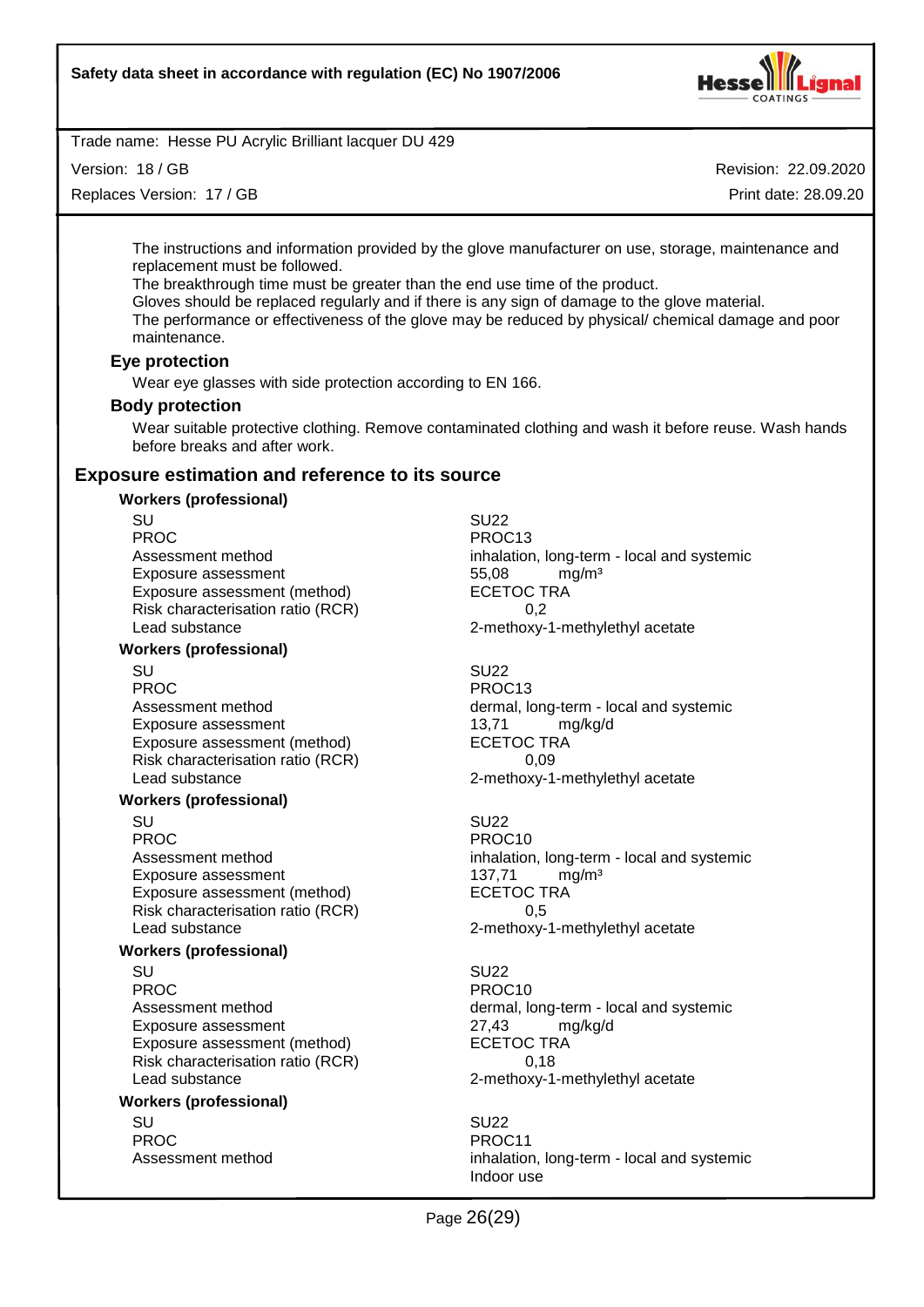

Version: 18 / GB

Replaces Version: 17 / GB

Exposure assessment and the contract assessment and the 27.54 mg/m<sup>3</sup> Exposure assessment (method) ECETOC TRA Risk characterisation ratio (RCR) 0,1 Lead substance 2-methoxy-1-methylethyl acetate

**Workers (professional)**

SU SU22 PROC PROCTER PROC11

Exposure assessment 2,14 mg/kg/d Exposure assessment (method) Risk characterisation ratio (RCR) 0.01 Lead substance example 2-methoxy-1-methylethyl acetate

#### **Workers (professional)**

SU SU22 PROC PROCHES PROCHES PROCHES PROCHES

Exposure assessment and the theory of the state of the spoke state of the spoke state of the spoke state of the spoke state of the spoke state of the spoke state of the spoke state of the spoke state of the spoke state sta Exposure assessment (method) Risk characterisation ratio (RCR) 6.2 Lead substance 2-methoxy-1-methylethyl acetate

# **Workers (professional)**

SU SU22 PROC PROCTER PROCTER PROCTER PROCTER PROCTER PROCTER PROCTER PROCTER PROCTER PROCTER PROCTER PROCTER PROCTER PROCTER PROCTER PROCTER PROCTER PROCTER PROCTER PROCTER PROCTER PROCTER PROCTER PROCTER PROCTER PROCTER PROCTER P

Exposure assessment<br>
Exposure assessment (method) exposure assessment (method) exposure assessment (method) Exposure assessment (method) Risk characterisation ratio (RCR)  $0.7$ <br>Lead substance 2-methoxy-SU SU21 Assessment method dermal, long-term - systemic

Exposure assessment 6 and 6 mg/kg/d Exposure assessment (method) ConsExpo v4.1 Risk characterisation ratio (RCR) 0,11 Lead substance **2-methoxy-1-methylethyl** acetate SU SU21 Assessment method inhalation, long-term - systemic

Exposure assessment 6,83 mg/m<sup>3</sup> Exposure assessment (method) ConsExpo v4.1 Risk characterisation ratio (RCR) 0,6 Lead substance **2-methoxy-1-methylethyl** acetate

#### **Workers (professional)**

SU SU22 PROC PROCTER PROCTER PROCTER PROCTER PROCTER PROCTER PROCTER PROCTER PROCTER PROCTER PROCTER PROCTER PROCTER PROCTER PROCTER PROCTER PROCTER PROCTER PROCTER PROCTER PROCTER PROCTER PROCTER PROCTER PROCTER PROCTER PROCTER P Assessment method Long-term

Exposure assessment 242 mg/m<sup>3</sup>

Revision: 22.09.2020 Print date: 28.09.20

Assessment method dermal, long-term - local and systemic Indoor use

Assessment method inhalation, long-term - local and systemic Outdoor use

Assessment method dermal, long-term - local and systemic Outdoor use 2-methoxy-1-methylethyl acetate Indoor use Indoor use

inhalative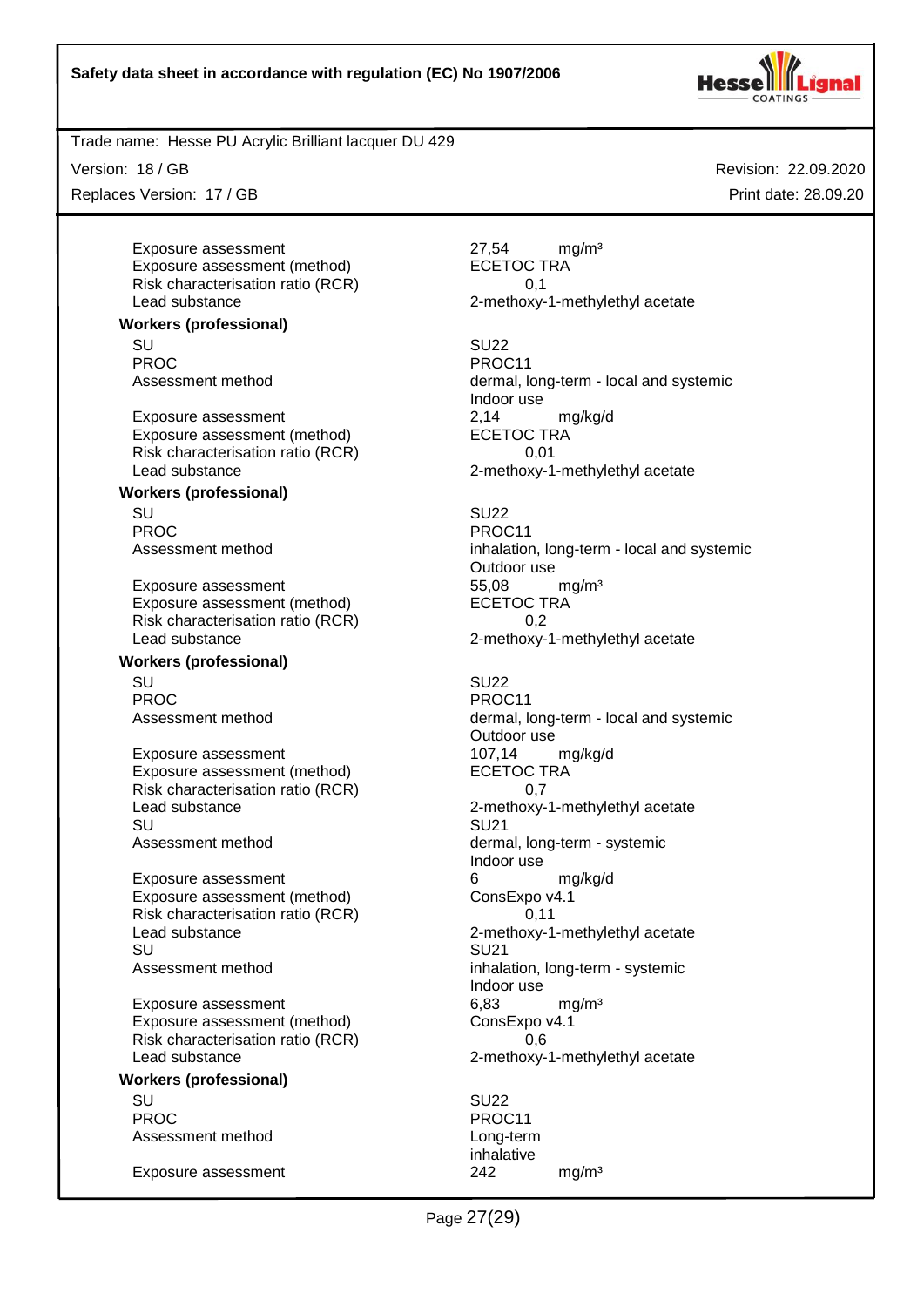

Trade name: Hesse PU Acrylic Brilliant lacquer DU 429

Version: 18 / GB

Replaces Version: 17 / GB

Exposure assessment (method) ECETOC TRA Risk characterisation ratio (RCR) 0,504 Lead substance n-butyl acetate

#### **Workers (professional)**

SU SU22 PROC<br>Assessment method example and provide the process inhalation

Exposure assessment <br>
Exposure assessment (method) 
EASY TRA v3.5 Exposure assessment (method) Risk characterisation ratio (RCR) 0,003

#### **Workers (professional)** SU SU22

PROC PROCTER PROCTER PROCTER PROCTER PROCTER PROCTER PROCTER PROCTER PROCTER PROCTER PROCTER PROCTER PROCTER PROCTER PROCTER PROCTER PROCTER PROCTER PROCTER PROCTER PROCTER PROCTER PROCTER PROCTER PROCTER PROCTER PROCTER P

Exposure assessment and the control of the control of the match may have made of the match of the match of the match of the match of the match of the match of the match of the match of the match of the match of the match o Exposure assessment (method) EASY TRA v3.5 Risk characterisation ratio (RCR) 0,857

#### **Workers (professional)**

SU SU22 PROC PROCTER PROCTER PROCTER PROCTER PROCTER PROCTER PROCTER PROCTER PROCTER PROCTER PROCTER PROCTER PROCTER P

Exposure assessment 6,0004 mg/m<sup>3</sup> Exposure assessment (method) EASY TRA v3.5 Risk characterisation ratio (RCR) 0,0006 Lead substance 2-(2H-benzotriazol-2-yl)-4,6-ditertpentylphenol

#### **Workers (professional)**

SU SU22 PROC PROCTER PROCTER PROCTER PROCTER PROCTER PROCTER PROCTER PROCTER PROCTER PROCTER PROCTER PROCTER PROCTER PROCTER PROCTER PROCTER PROCTER PROCTER PROCTER PROCTER PROCTER PROCTER PROCTER PROCTER PROCTER PROCTER PROCTER P

Exposure assessment 6,1097 mg/kg/d Exposure assessment (method) EASY TRA v3.5 Risk characterisation ratio (RCR) 0,366

#### **Workers (professional)**

SU SU22 PROC PROCTER PROCTER PROCTER PROCTER PROCTER PROCTER PROCTER PROCTER PROCTER PROCTER PROCTER PROCTER PROCTER PROCTER PROCTER PROCTER PROCTER PROCTER PROCTER PROCTER PROCTER PROCTER PROCTER PROCTER PROCTER PROCTER PROCTER P

Exposure assessment 0,0007 mg/m<sup>3</sup> Exposure assessment (method) EASY TRA v3.5 Risk characterisation ratio (RCR) 0,001

#### **Workers (professional)** SU SU22

PROC PROCTER PROCTER PROCTER PROCTER PROCTER PROCTER PROCTER PROCTER PROCTER PROCTER PROCTER PROCTER PROCTER PROCTER PROCTER PROCTER PROCTER PROCTER PROCTER PROCTER PROCTER PROCTER PROCTER PROCTER PROCTER PROCTER PROCTER P

Revision: 22.09.2020 Print date: 28.09.20

inhalation, long-term - systemic Indoor use Lead substance 2-(2H-benzotriazol-2-yl)-4,6-ditertpentylphenol

Assessment method dermal, long-term - systemic Indoor use Lead substance 2-(2H-benzotriazol-2-yl)-4,6-ditertpentylphenol

Assessment method inhalation, long-term - systemic Indoor use

Assessment method dermal, long-term - systemic Indoor use Lead substance 2-(2H-benzotriazol-2-yl)-4,6-ditertpentylphenol

Assessment method inhalation, long-term - systemic Outdoor use Lead substance 2-(2H-benzotriazol-2-yl)-4,6-ditertpentylphenol

Page 28(29)